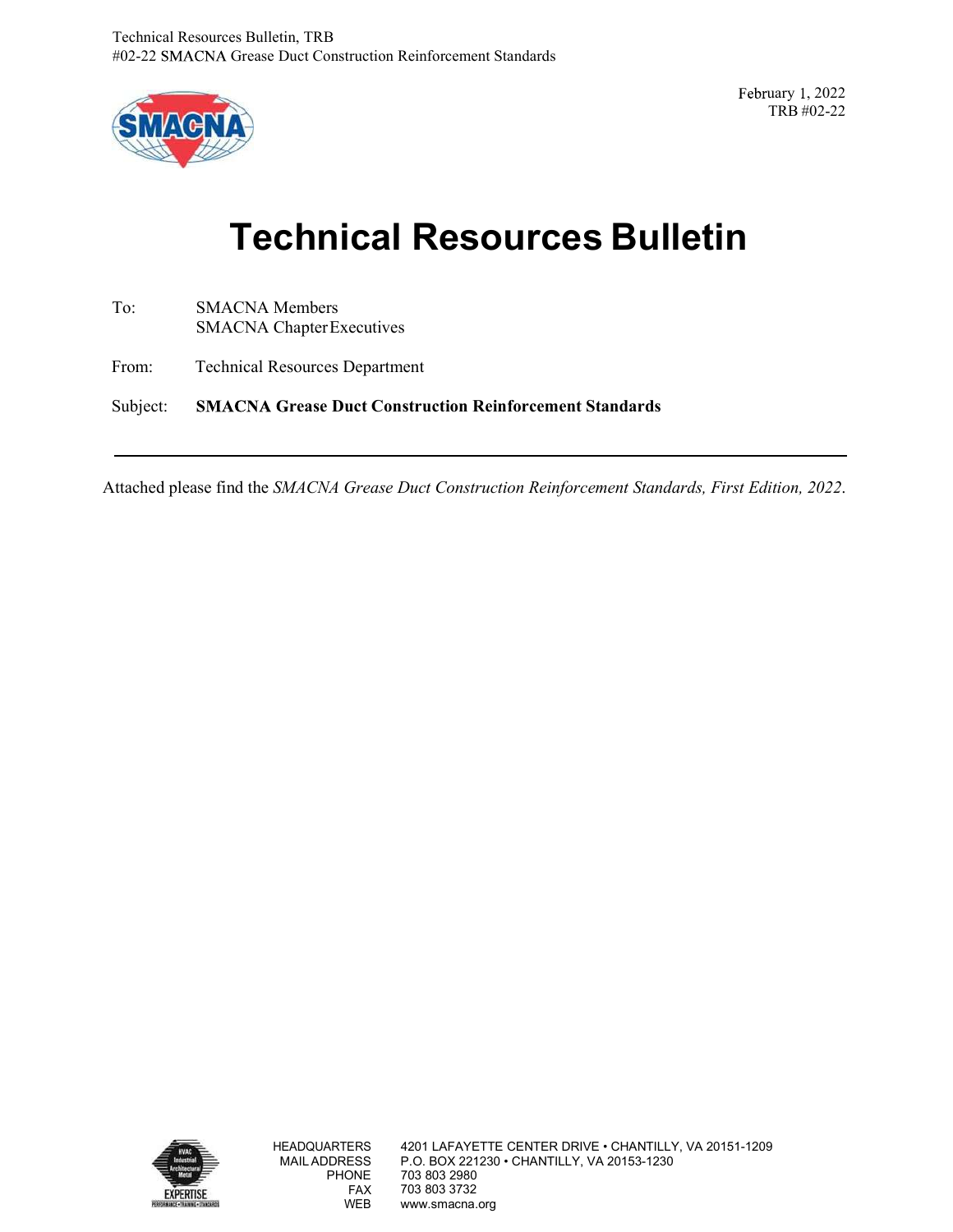### GREASE DUCT CONSTRUCTION REINFORCEMENT STANDARDS **NSTRUCTION<br>NFORCEMENT<br>TANDARDS<br>FIRST EDITION – 2022**



**SHEET METAL AND AIR CONDITIONING CONTRACTORS' NATIONAL ASSOCIATION, INC.** 4201 Lafayette Center Drive

**Chantilly, VA 20151-1209** www.smacna.org



Grease Duct Construction Reinforcement Standards • First Edition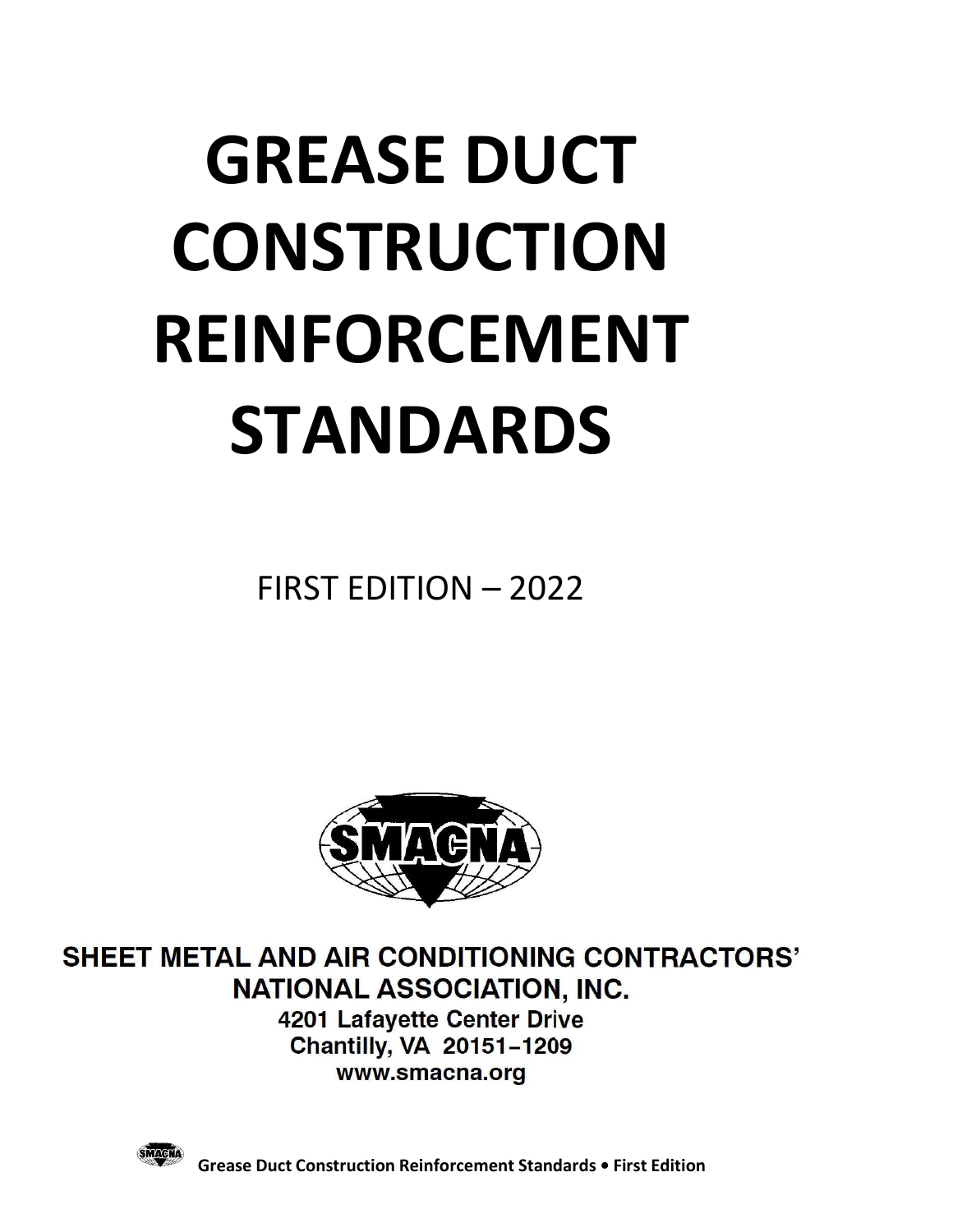### FOREWORD

This First Edition of the SMACNA grease duct construction reinforcement standards was written as an aide to designers of grease duct to easily choose stiffeners as reinforcement.

SMACNA expresses appreciation to the many who have offered suggestions for this manual. Suggestions for future improvement are welcome. Special thanks is given to those who volunteered their time, gave special knowledge and struggled with development of this manual that reflects the needs for a diversified industry. Although standardization intrinsically involves selection, no intention of discrimination against the use of any product or method that would serve a designer's need equally or better exists. **EWORD**<br>
EURORD<br>
EURORD<br>
EURORD<br>
EURORDISTING THE SURVEY ONE SURVEY AND AND SURVEY SURVEY SURVEY SURVEY SURVEY SURVEY SURVEY SHOWS<br>
SHEET METAL AND AIR CONDITIONING CONTRACTORS'<br>
SHEET METAL AND AIR CONDITIONING CONTRACTOR

NATIONAL ASSOCIATION, INC.

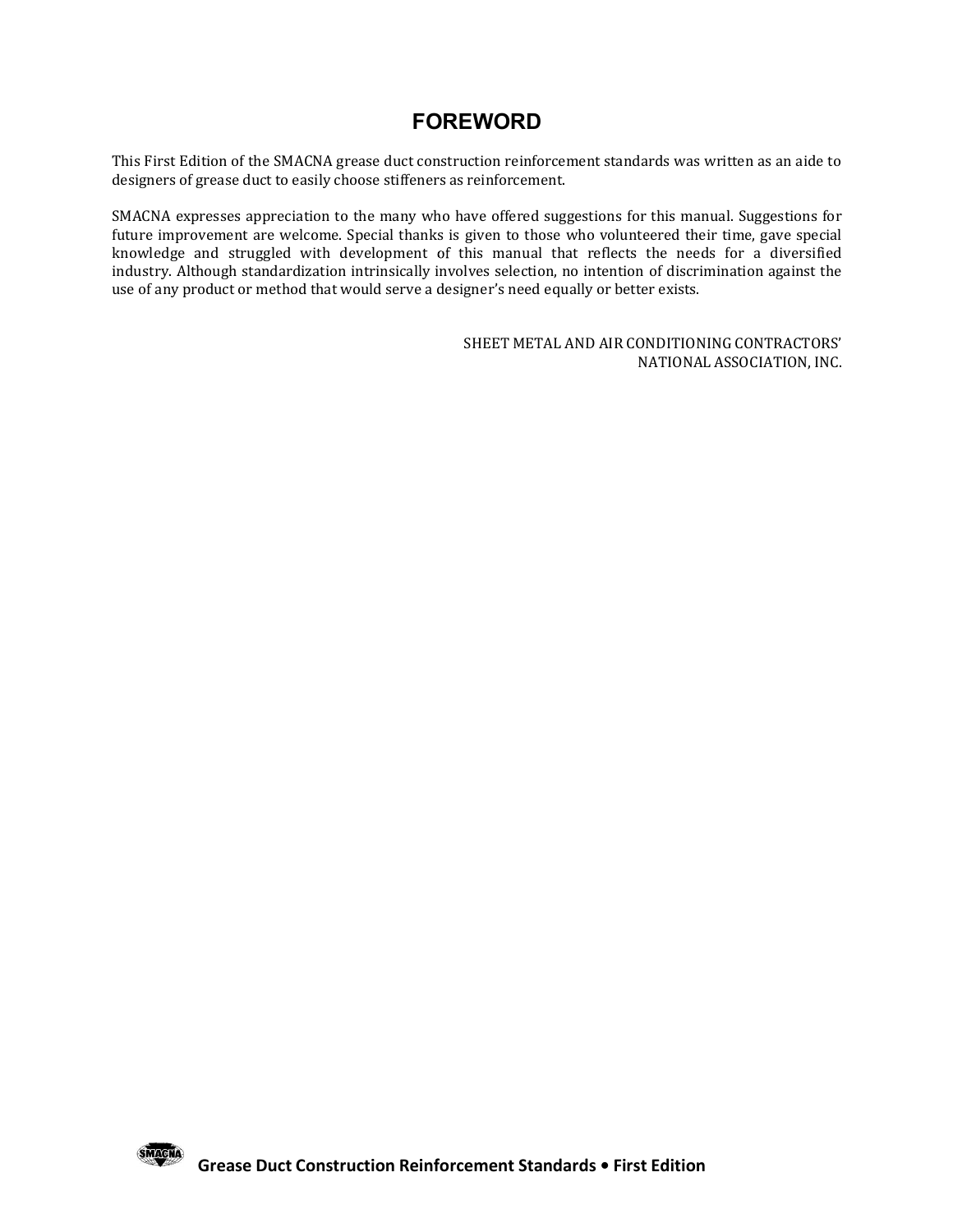### NOTICE TO USERS

**NOTICE TO USERS<br>OF THIS PUBLICATION<br>IES**<br>ctors' National Association (SMACNA) provides its product for informational purposes.

**SAULT AND THE SET OF THIS PUBLICATION**<br> **1.** DISCLAIMER OF WARRANTIES<br>
A) The Sheet Metal and Air Conditioning Contractors' National Association (SMACNA) provides its product for in<br>
purposes.<br>
b) The product contains "Da **NOTICE TO USERS<br>
OF THIS PUBLICATION**<br>
The Sheet Metal and Air Conditioning Contractors' National Association (SMACNA) provides its product for informational<br>
The product contains "Data" which is believed by SMACNA to be **THE PUBLICATION<br>
DISCLAIMER OF WARRANTIES**<br>
The sheet Metal and Air Conditioning Contractors' National Association (SMACNA) provides its product for informational<br>
The product contains "Data" which is believed by SMACNA t ideas and expressions therein, is provided strictly "AS IS," with all faults. SMACNA makes no warranty either express or implied regarding the Data and SMACNA EXPRESSLY DISCLAIMS ANY IMPLIED WARRANTIES OF MERCHANTABILITY OR FITNESS FOR PARTICULAR PURPOSE.

c) By using the data contained in the product user accepts the Data "AS IS" and assumes all risk of loss, harm or injury that may result from its use. User acknowledges that the Data is complex, subject to faults and requires verification by competent professionals, and that modification of parts of the Data by user may impact the results or other parts of the Data.

**IN NOTICE TO USERS<br>
OF THIS PUBLICATION**<br>
Intersected and Air Conditioning Contractors' National Association (SMACNA) provides its product for informational<br>
The product contains "Data" which is believed by SMACNA to be a DAMAGES ARISING, DIRECTLY OR INDIRECTLY, OUT OF OR RELATED TO USER'S USE OF SMACNA'S PRODUCT OR MODIFICATION OF DATA THEREIN. This limitation of liability applies even if SMACNA has been advised of the possibility of such **EXECTS TO USERS**<br>The Sheet Metal and Air Conditioning Contractors' National Association (SMACNA) provides its product for informational<br>purposes.<br>However, the product contains "Data" which is believed by SMACNA to be accu PRODUCT OR \$1,000.00, WHICHEVER IS GREATER, REGARDLESS OF LEGAL THEORY. 1. DISCLAIMER OF WARRANTIES<br>
2) The Sheet Metal and Air Conditioning Contractors' National Association (SMACNA) provides its pro<br>
purposes.<br>
b) The product contains "Data" which is believed by SMACNA to be accurate and cor c) By using the data contained in the product user accepts the Data "AS IS" and assumes all risk of itself from its use. User acknowledges that the Data is complex, subject to faults and requires<br>professionals, and that mo d) IN NO EVENT SHALL SMACRIAB BE LIBELE TO USER, OR ANY OTHER PERSON, FOR ANY INDIRECT, SPECIAL OR CONSEQ<br>
DAMAGES ARISING, DIRECTLY OR INDIRECTLY, OUT OF OR RELATED TO USER'S USE OF SMACNA'S PRODUCT OR<br>
MODIFICATION OF DA

User by its use of SMACNA's product acknowledges and accepts the foregoing limitation of liability and disclaimer of warranty and agrees to indemnify and hold harmless SMACNA from and against all injuries, claims, loss or damage arising, directly or indirectly, out of user's access to or use of SMACNA's product or the Data contained therein.

This document or publication is prepared for voluntary acceptance and use within the limitations of application defined herein, and otherwise as those adopting it or applying it deem appropriate. It is not a safety standard. Its application for a specific project is contingent on a designer or other authority defining a specific use. SMACNA has no power or authority to police or enforce compliance with the contents of this document or publication and it has no role in any representations by other parties that specific components are, in fact, in compliance with it. e) User by its use of SMACNA's product acknowledges and accepts the foregoing limitation of liability<br>warranty and agrees to indemnify and hold harmless SMACNA from and against all injuries, claims, loss<br>directly or indire

The Association may, from time to time, issue formal interpretations or interim amendments, which can be of significance between successive editions.

SMACNA encourages technological development in the interest of improving the industry for the public benefit. SMACNA does not, however, endorse individual manufacturers or products.

directly or indirectly, out of user's access to or use of SMACNA's product or the Data contained therein.<br>
2. ACCEPTANCE<br>
This document or publication is pregnared for voluntary acceptance and use within the limitations of document or publication is obtainable only on the basis of written petition, addressed to the Technical Resources Department and sent to the Association's national office in Chantilly, Virginia. In the event that the petitioner has a substantive is agreement with the interpretation, an appeal may be filed with the Technical Resources Committee, which has technical oversight responsibility. The request must pertain to a specifically identified portion of the document that does not involve published text which provides the requested information. In considering such requests, the Association will not review or judge products or project is contingent on a designer or other authority defining a specific use. SMACNA has no power or authority to police or<br>enforce compliance with the contents of this document or publication and it has no role in any r from anyone affiliated with the Association are unofficial. This procedure does not prevent any committee or task force chairman, member of the committee or task force, or staff liaison from expressing an opinion on a provision within the document, provided that such person clearly states that the opinion is personal and does not represent an official act of the Association in any way, and it should not be relied on as such. The Board of Directors of SMACNA shall have final authority for interpretation of this standard with such rules or procedures as they may adopt for processing same.



### Grease Duct Construction Reinforcement Standards • First Edition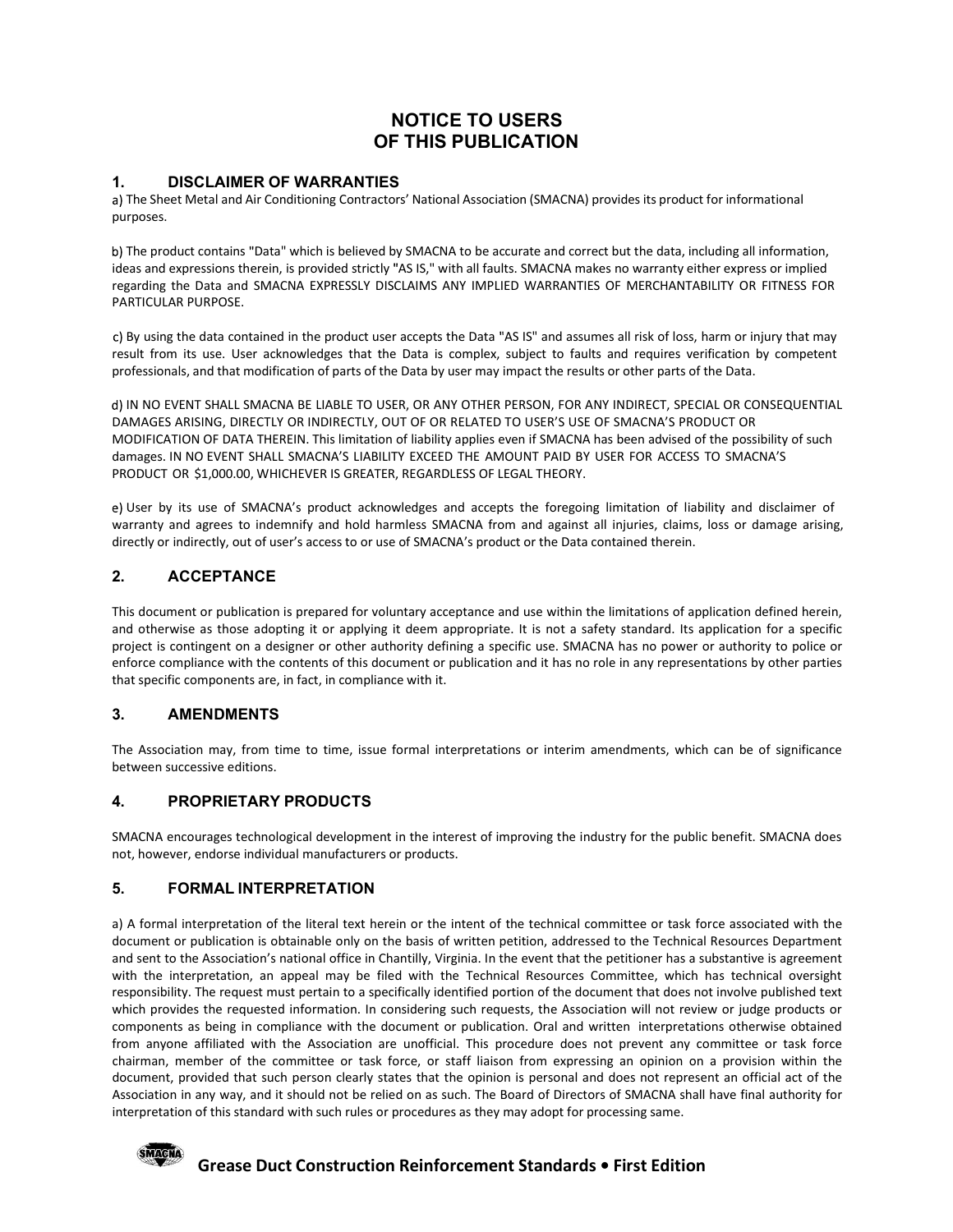b) SMACNA disclaims any liability for any personal injury, property damage, or other damage of any nature whatsoever, whether special, indirect, consequential or compensatory, direct or indirectly resulting from the public whether special, indirect, consequential or compensatory, direct or indirectly resulting from the publication, use of, or reliance upon this document. SMACNA makes no guaranty or warranty as to the accuracy or completeness of any information published herein.

b) SMACNA disclaims any liability for any personal injury, property damage, or other damage<br>whether special, indirect, consequential or compensatory, direct or indirectly resulting from the pu<br>upon this document. SMACNA ma b) SMACNA disclaims any liability for any personal injury, property damage, or other damage of any nature whatsoever,<br>whether special, indirect, consequential or compensatory, direct or indirectly resulting from the public consultation with, and information obtained from, manufacturers, users, testing laboratories, and others having specialized experience. They are subject to revision as further experience and investigation may show is necessary or desirable. Construction and products which comply with these Standards will not necessarily be acceptable if, when examined and tested, they are found to have other features which impair the result contemplated by these requirements. The Sheet Metal and Air Conditioning Contractors' National Association and other contributors assume no responsibility and accept no liability for the application of the principles or techniques contained in this publication. Authorities considering adoption of any standards contained herein should review all federal, state, local, and contract regulations applicable to specific installations. b) SMACNA disclaims any liability for any personal injury, property damage, or other damage of any nature whatsoever, where youched more in the publication, use of, or reliable available, upon this document. SMACNA makes n b) SMACNA disclaims any liability for any personal injury, property damage, or other damage of any nature whatsoever, whether special, indirect, consequential or compensatory, direct or indirectly resulting from the public **ED**) SMACNA disclaims any liability for any personal injury, property damage, or other damage or whether special, indirect, consequential or compensatory, direct or indirectly resulting from the publication upon this docu **6. APPLICATION**<br> **a** Any standards contained in this publication were developed using reliable engineering principality consultation with, and information obtained from, manufacturers, users, testing laboratories, and o

Any person or organization using this document should rely on his, her or its own judgement or, as appropriate, seek the advice of a competent professional in determining the exercise of reasonable care in any given circumstance.

any construction details found herein in their specifications and contract drawings prepared for receipt of bids on new construction and renovation work within the United States and its territories, provided that the material copied is unaltered in substance and that the reproducer assumes all liability for the specific application, including errors in reproduction.

The SMACNA logo is registered as a membership identification mark. The Association prescribes acceptable use of the logo and expressly forbids the use of it to represent anything other than possession of membership. Possession of membership and use of the logo in no way constitutes or reflects SMACNA approval of any product, method, or component. Furthermore, compliance of any such item with standards published or recognized by SMACNA is not indicated by presence of the logo.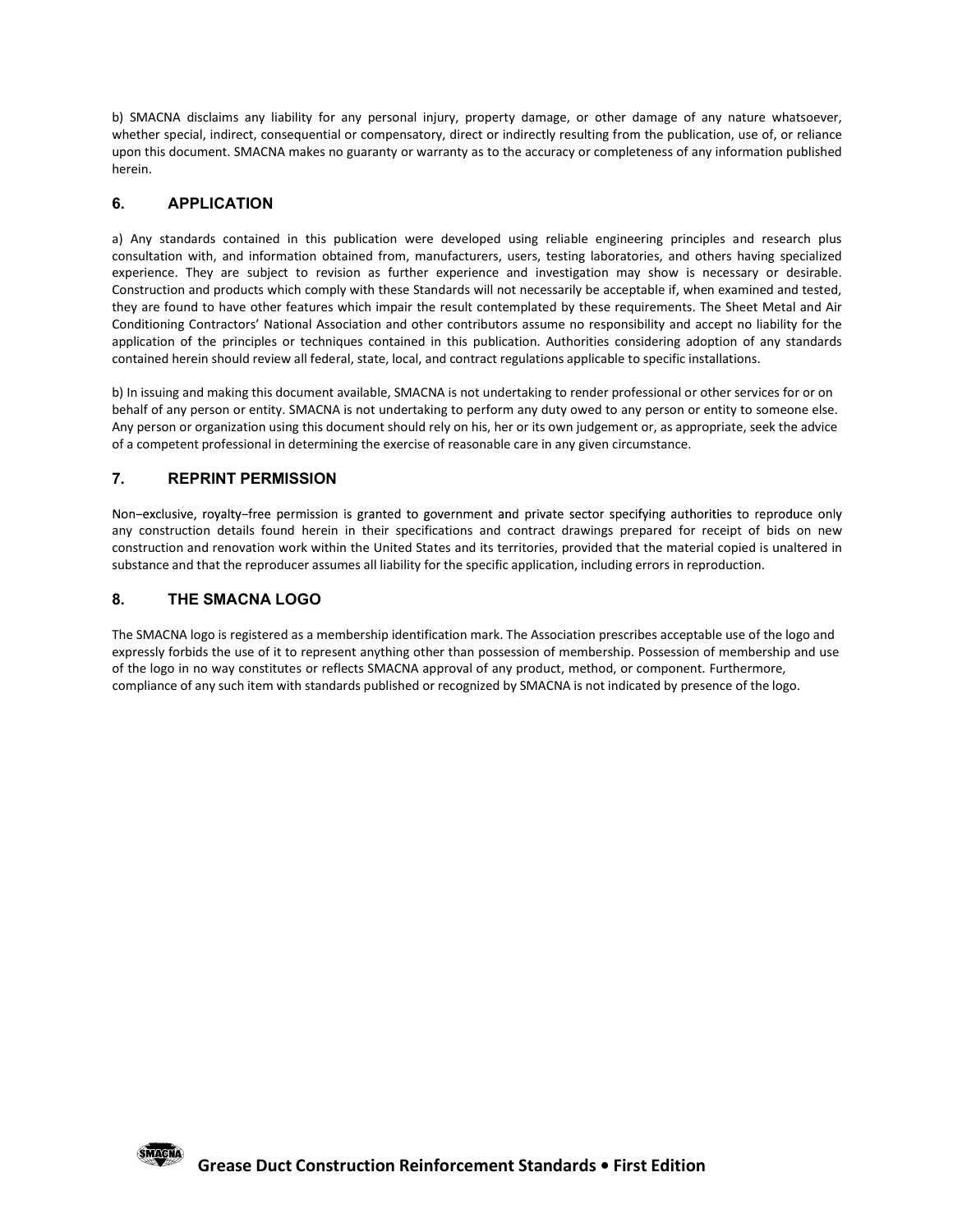### Purpose of This Manual

**Purpose of This Manual**<br>Rectangular grease duct is commonly constructed of 16 ga carbon steel (including hot rolled steel, cold<br>rolled steel, galvanized steel and aluminized steel.) Typical ranges of static pressure clas **Purpose of This Manual**<br>Rectangular grease duct is commonly constructed of 16 ga carbon steel (including hot rolled steel, cold<br>rolled steel, galvanized steel and aluminized steel.) Typical ranges of static pressure class 2.5 in. wg to 10 in wg. positive or negative static pressure. 11 in. wg is also included for  $0 - 12$ inch widths. At the request of its members, SMACNA saw a need to create gage/reinforcement tables to make the selection process of grease ducts for reinforcement less tedious. This manual has gage/reinforcements requirements for grease duct for operating temperatures up to 500°F (galvanized steel is not recommended over 400°F) and maximum static pressures capacity of 2.5 **Purpose of This Manual**<br>Rectangular grease duct is commonly constructed of 16 ga carbon steel (including hot rolled steel, cold<br>crolled steel, galvanized steel and aluminized steel). Typical ranges of static pressure clas tables include an allowance of 5.2 lbs/ft<sup>2</sup> (which is equivalent to 1.0 in. wg) for duct wrap and other loads.

Gage/Reinforcements for grease duct can also be determined from other SMACNA manuals including the Rectangular Industrial Duct Construction Standards, I-P Second Edition – August, 2004.

### Reinforcements

Table 1 gives the maximum static pressure capacity of 16 gage grease duct for operating temperatures up to 500°F (400°F for galvanized steel). The maximum static pressure capacity is given for widths up to 96 inches and reinforcement spacing requirements of "use unreinforced", 2 ft, 2.5 ft, 3 ft, 4 ft, 5 ft and 6 ft reinforcement spacings.

Tables 2 through 7 list the type of reinforcement and spacing for each of the maximum static pressure classes 2.5 in. wg, 3 in. wg, 4 in. wg, 6 in. wg, 8 in. wg and 10 in wg. The reinforcement types are defined in Table 8.

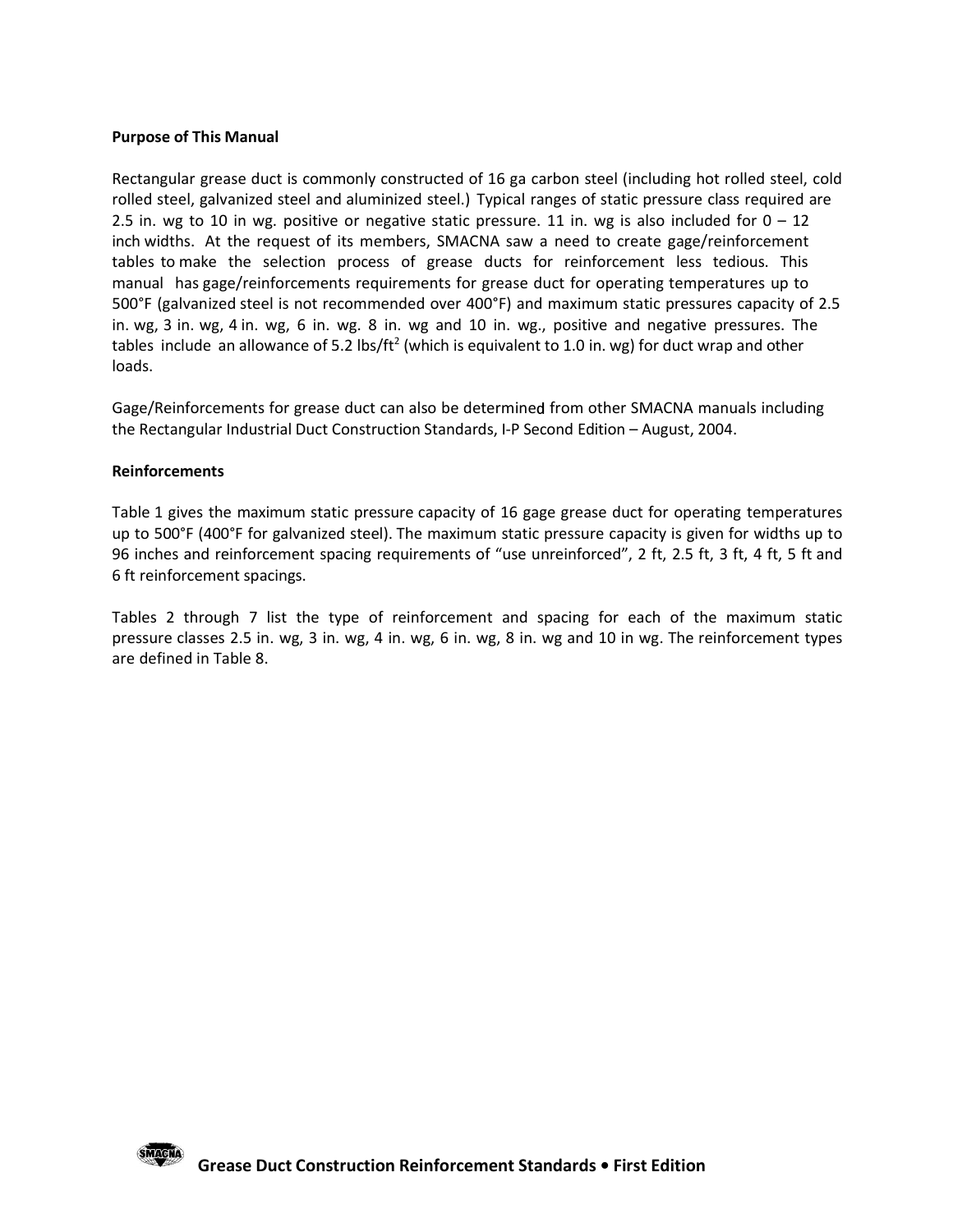| <b>Duct</b>                                                                                    |                                                                                                      |             |     |   | <b>Reinforcement Spacing Options (ft.)</b> |                  |     |
|------------------------------------------------------------------------------------------------|------------------------------------------------------------------------------------------------------|-------------|-----|---|--------------------------------------------|------------------|-----|
| <b>Dimension</b>                                                                               | Unreinforced                                                                                         | $2^{\circ}$ | 2.5 | 3 | 4                                          | 5                | 6   |
| $0 - 12$ in.                                                                                   | 11                                                                                                   |             |     |   | Use Unreinforced                           |                  |     |
| $13 - 18$ in.                                                                                  | $\overline{4}$                                                                                       | 10          | 8   | 6 |                                            | Use Unreinforced |     |
| $19 - 24$ in.                                                                                  | $\mathbf{1}$                                                                                         | 10          | 8   | 6 | 4                                          | 3                | 2.5 |
| 25 - 30 in.                                                                                    |                                                                                                      | 10          | 8   | 6 | 4                                          | 3                | 2.5 |
| $31 - 36$ in.                                                                                  |                                                                                                      | 10          | 8   | 6 | 4                                          | 3                | 2.5 |
| $37 - 42$ in.                                                                                  |                                                                                                      | 10          | 8   | 6 | 4                                          | $\mathbf{3}$     | 2.5 |
| $43 - 48$ in.                                                                                  |                                                                                                      | 10          | 8   | 6 | 4                                          | 3                | 2.5 |
| $49 - 54$ in.                                                                                  |                                                                                                      | 10          | 8   | 6 | 4                                          | 3                | 2.5 |
| $55 - 60$ in.                                                                                  |                                                                                                      | 10          | 8   | 6 | 4                                          | 3                | 2.5 |
| $61 - 66$ in.                                                                                  |                                                                                                      | 10          | 8   | 6 | 4                                          | $\overline{3}$   | 2.5 |
| $67 - 72$ in.                                                                                  |                                                                                                      | 10          | 8   | 6 | 4                                          | 3                | 2.5 |
| $73 - 78$ in.                                                                                  |                                                                                                      | 10          | 8   | 6 | 4                                          | 3                | 2.5 |
| $79 - 84$ in.                                                                                  |                                                                                                      | 10          | 8   | 6 | 4                                          | 3                | 2.5 |
| $85 - 90$ in.                                                                                  |                                                                                                      | 10          | 8   | 6 | 4                                          | 3                | 2.5 |
| $91 - 96$ in.                                                                                  |                                                                                                      | 10          | 8   | 6 | 4                                          | 3                | 2.5 |
| Table 1. Maximum Static Pressure Capacity, in. wg, for Carbon Steel Grease Ducts for Operating |                                                                                                      |             |     |   |                                            |                  |     |
| Temperatures to 500°F (400°F For Galvanized Duct)                                              |                                                                                                      |             |     |   |                                            |                  |     |
|                                                                                                |                                                                                                      |             |     |   |                                            |                  |     |
|                                                                                                |                                                                                                      |             |     |   |                                            |                  |     |
| Notes:                                                                                         | 1. Maximum static pressure capacities include an allowance of 5.2 lbs/ft <sup>2</sup> to account for |             |     |   |                                            |                  |     |

- 1. Maximum static pressure capacities include an allowance of 5.2 lbs/ft<sup>2</sup> to account for the weight of duct wrap and other loading.
- 2. Each side can be independently reinforced. It is NOT required to wrap angle on all four sides or for reinforcements to coincide
- 3. Table 1 is for carbon steel (including hot rolled steel, cold rolled steel, galvanized to 400°F and aluminized steel)
- 4. Pressure capacities are for positive and negative grease duct

**Example 1**: 16 gage carbon steel duct, 12 in. x 12 in., 10 in. wg

Solution: Use Table 1. Maximum Static Pressure Capacity, in. wg, for Carbon Steel Grease Ducts for Operating Temperatures to 500°F (400°F For Galvanized Duct). Maximum Pressure capacity, in. wg, for Carbon Steel Grease Ducts for Operating Temperatures to 500°F (400°F For Galvanized Duct). This size can be used up to 11 in. wg without any reinforcement.

Notes:<br>
1. Maximum static pressure capacities include an allowance of 5.2 lbs/ft<sup>2</sup> to account for<br>
1. Maximum static pressure capacities include an allowance of 5.2 lbs/ft<sup>2</sup> to account for<br>
2. Each side can be independe 1. Maximum static pressure capacities include an allowance of 5.2 lbs/f<sup>2</sup> to account for<br>
1. Maximum static d'auct wrap and other loading.<br>
2. Each side con be independently reinforced.<br>
1. Table 1. So carbon steel (incl Operating Temperatures to 500°F (400°F For Galvanized Duct), the 12 in. side can be used up to 11 in. wg without any reinforcement Also from Table 1., 16 gage duct, 48 inches wide can be used up to 4 in. w.g. with reinforcements at 4 ft. max spacing. From Table 4. Reinforcement Code for 16 gage carbon steel with a 4 in. wg Maximum Static Pressure Capacity, there are two solutions that should be considered for the 48 in. side; either an R4 stiffener at 4 ft spacing or an R3 stiffener at 3 ft spacing.

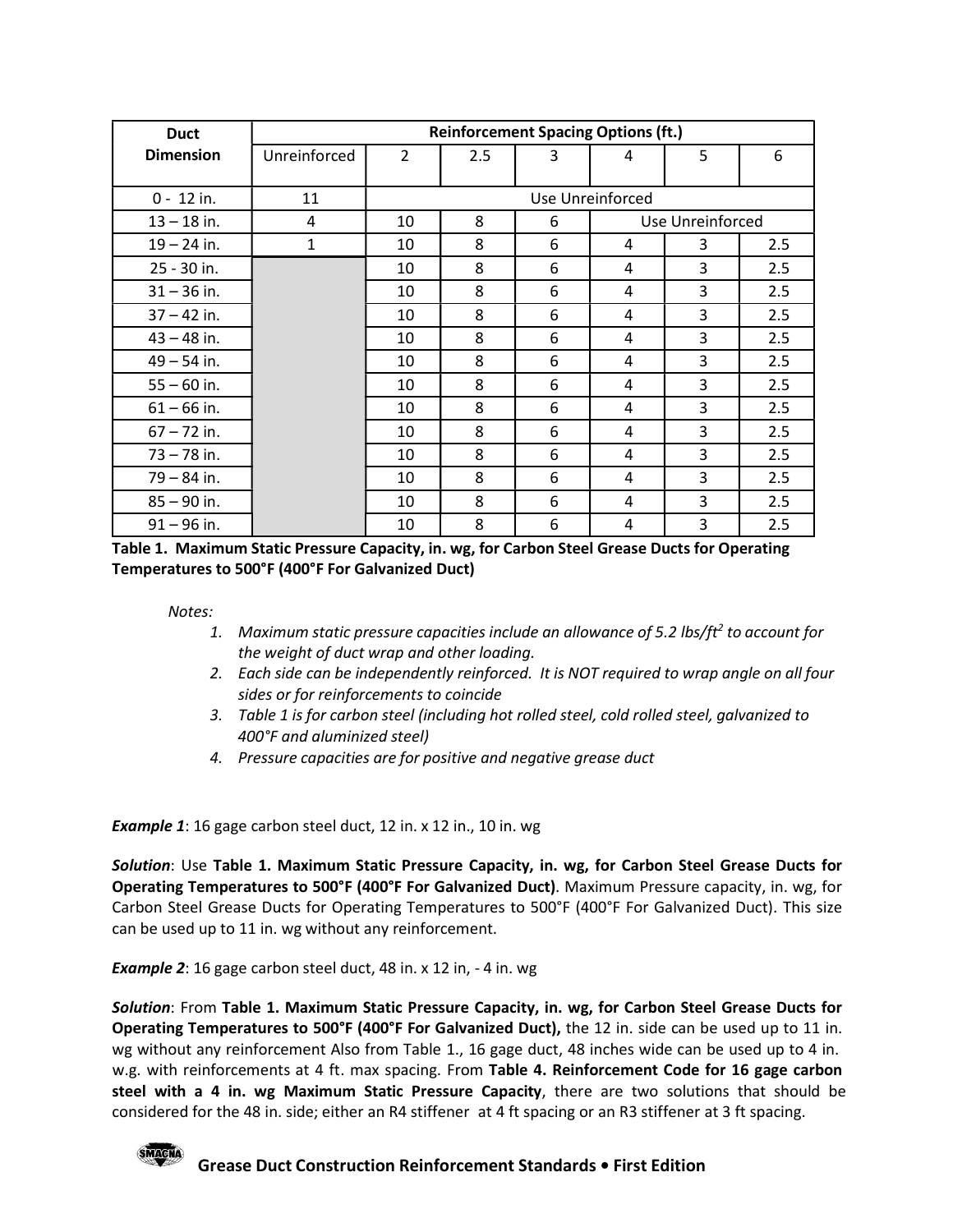R3 stiffener at 2.5 ft or 2 ft could also be used but since the R3 stiffener at 3 ft spacing meets the reinforcement requirement, it would generally be selected or more stiffeners than necessary would be used. Once the reinforcement type is selected for the stiffener, Table 8. Stiffener Data for Structural GR CS-36ksi is used to get the stiffener dimension and other data. There are several options for both the type R3 stiffener and for the type R4 stiffener. For the R3 stiffener, an 1  $\frac{1}{2} \times 1$ A R3 stiffener at 2.5 ft or 2 ft could also be used but since the R3 stiffener at 3 ft spacing meets<br>the reinforcement requirement, it would generally be selected or more stiffeners than necessary<br>would be used. Once the alternative would be for the R4 stiffener of a 2 x 2 x 3/16 inch angle fastened to the grease duct every 4 ft.

### **Example 3**: 16 gage carbon steel duct, 48 in. x 48 in, - 6 in. wg

Solution: From Table 1. Maximum Static Pressure Capacity, in. wg, for Carbon Steel Grease Ducts for Operating Temperatures to 500°F (400°F For Galvanized Duct), 16 gage duct, each 48 inches wide can be used up to 6 in. wg. with reinforcements at 3 ft. max spacing so reinforcements are required on all four sides. From Table 5. Reinforcement Code for 16 gage carbon steel with a 6 in. wg Maximum Static Pressure Capacity there are two solutions that should be considered for the 48 in. sides; either an R4 stiffener at 3 ft spacing or an R3 stiffener at 2 ft spacing.

Once the reinforcement type is selected for the stiffener, Table 8. Stiffener Data for Structural GR CS- 36ksi is used to get the stiffener dimension and other data. There are several options for both the type R3 stiffener and for the type R4 stiffener. For the R3, an 1  $\frac{1}{2} \times 1 \times \frac{1}{2} \times \frac{1}{4}$  inch angle is selected and would need to be fastened to the grease duct every 2 ft. An alternative for the R4 would be a 2 x 2 x 3/16 inch angle fastened to the grease duct every 3 ft.

### Reinforcement Code for 16 Gage Carbon Steel Maximum Static Pressure Capacity Tables

Tables 2 through Table 7 are organized by maximum static pressure capacity and provide the type of reinforcement stiffener required for 16 ga carbon steel based on static pressure and spacing. Table 8 provides the stiffener data.

### Attaching Reinforcement Stiffeners

Figure 2 through 4 shows how the reinforcement stiffeners should be attached. Use 2-inch welds with 8-inch spacing on alternating heel – toe.

### Flange Joints

See Figure 5 for flanged joints with a maximum height (H) of  $\frac{1}{2}$  inch and an alternative to make welding easier.

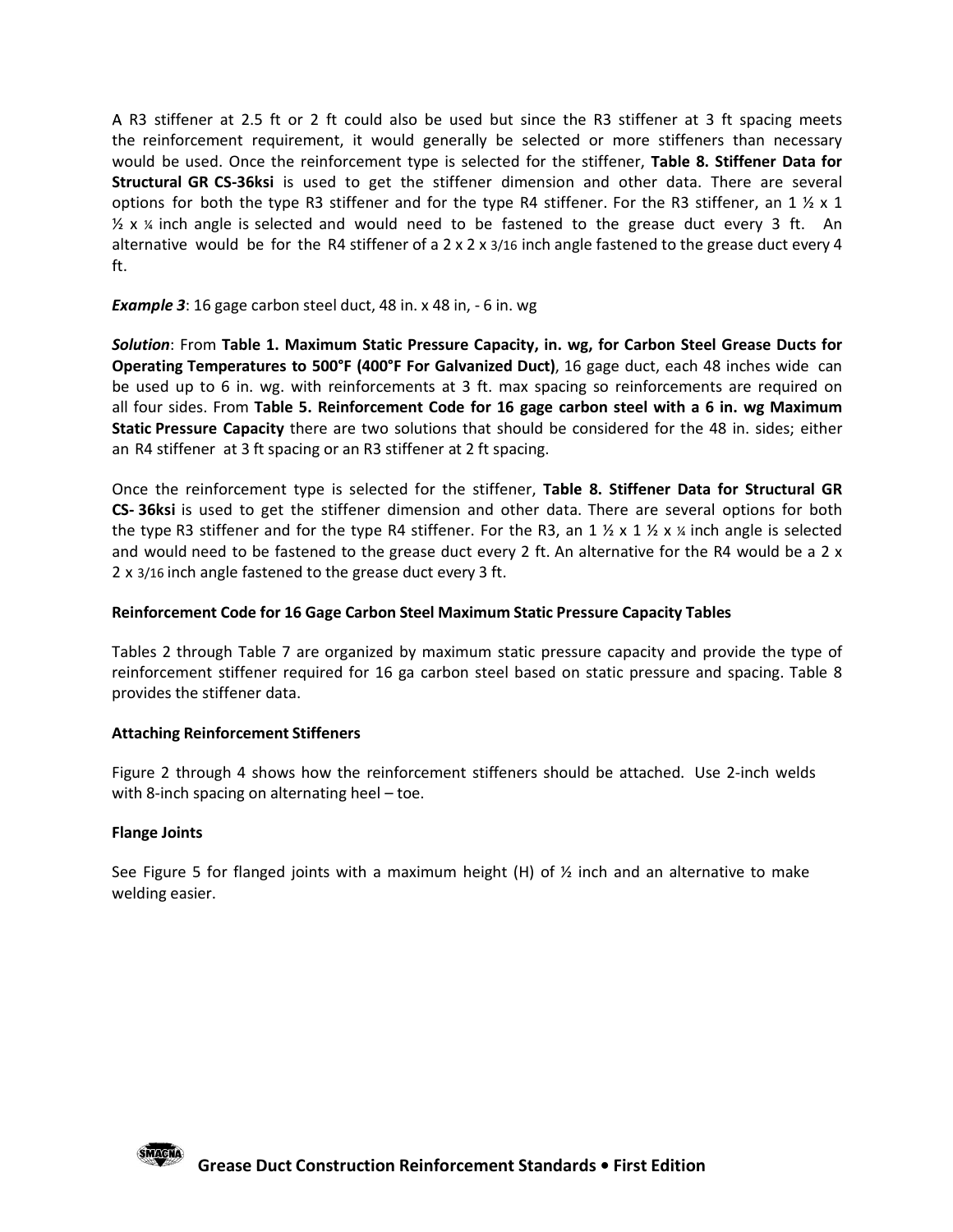| 2.5 in. wg                                                                                               |                                                                                                                                                                                                                                                                                                                                                                                                                                                                   |                |                                             |                      |                                  |                                  |                      |
|----------------------------------------------------------------------------------------------------------|-------------------------------------------------------------------------------------------------------------------------------------------------------------------------------------------------------------------------------------------------------------------------------------------------------------------------------------------------------------------------------------------------------------------------------------------------------------------|----------------|---------------------------------------------|----------------------|----------------------------------|----------------------------------|----------------------|
| <b>Static</b>                                                                                            |                                                                                                                                                                                                                                                                                                                                                                                                                                                                   |                | Reinforcement Code for 16 gage carbon steel |                      |                                  |                                  |                      |
| Pos. or Neg.                                                                                             |                                                                                                                                                                                                                                                                                                                                                                                                                                                                   |                |                                             |                      |                                  |                                  |                      |
| <b>Duct</b>                                                                                              |                                                                                                                                                                                                                                                                                                                                                                                                                                                                   |                |                                             |                      | <b>Reinforcement Spacing</b>     |                                  |                      |
| <b>Dimension</b>                                                                                         | Unreinforced                                                                                                                                                                                                                                                                                                                                                                                                                                                      | 6 ft           | 5 <sub>ft</sub>                             | 4 ft                 | 3 <sub>ft</sub>                  | $2.5$ ft                         | 2 ft                 |
| 0 - 12 in.                                                                                               | OK                                                                                                                                                                                                                                                                                                                                                                                                                                                                |                |                                             |                      | <b>Use Unreinforced</b>          |                                  |                      |
| $13 - 18$ in.                                                                                            | OK                                                                                                                                                                                                                                                                                                                                                                                                                                                                |                |                                             |                      | <b>Use Unreinforced</b>          |                                  |                      |
| $19 - 24$ in.                                                                                            |                                                                                                                                                                                                                                                                                                                                                                                                                                                                   | R1             | R1                                          | R1                   | R1                               | R1                               | R1                   |
| 25 - 30 in.                                                                                              |                                                                                                                                                                                                                                                                                                                                                                                                                                                                   | R <sub>2</sub> | R2                                          | R <sub>2</sub>       | R1                               | R1                               | R1                   |
| $31 - 36$ in.                                                                                            |                                                                                                                                                                                                                                                                                                                                                                                                                                                                   | R <sub>3</sub> | R <sub>3</sub>                              | R <sub>2</sub>       | R2                               | R <sub>2</sub>                   | R2                   |
| $37 - 42$ in.                                                                                            |                                                                                                                                                                                                                                                                                                                                                                                                                                                                   | R <sub>3</sub> | R <sub>3</sub>                              | R <sub>3</sub>       | R2                               | R <sub>2</sub>                   | R2                   |
| $43 - 48$ in.<br>$49 - 54$ in.                                                                           | Not Desig                                                                                                                                                                                                                                                                                                                                                                                                                                                         | R4<br>R4       | R4<br>R4                                    | R <sub>3</sub><br>R4 | R <sub>3</sub><br>R <sub>3</sub> | R <sub>3</sub><br>R <sub>3</sub> | R2<br>R <sub>3</sub> |
| $55 - 60$ in.                                                                                            |                                                                                                                                                                                                                                                                                                                                                                                                                                                                   | R <sub>5</sub> | R <sub>5</sub>                              | R4                   | R4                               | R4                               | R <sub>3</sub>       |
| $61 - 66$ in.                                                                                            |                                                                                                                                                                                                                                                                                                                                                                                                                                                                   | R <sub>6</sub> | R <sub>5</sub>                              | R <sub>5</sub>       | R4                               | R4                               | R4                   |
| $67 - 72$ in.                                                                                            |                                                                                                                                                                                                                                                                                                                                                                                                                                                                   | R <sub>6</sub> | R6                                          | R <sub>5</sub>       | R <sub>5</sub>                   | R4                               | R4                   |
| $73 - 78$ in.                                                                                            | ned                                                                                                                                                                                                                                                                                                                                                                                                                                                               | R7             | R <sub>6</sub>                              | R <sub>6</sub>       | R <sub>5</sub>                   | R <sub>5</sub>                   | R4                   |
| $79 - 84$ in.                                                                                            |                                                                                                                                                                                                                                                                                                                                                                                                                                                                   | R7             | R7                                          | R <sub>6</sub>       | R <sub>6</sub>                   | R <sub>5</sub>                   | R <sub>5</sub>       |
| $85 - 90$ in.                                                                                            |                                                                                                                                                                                                                                                                                                                                                                                                                                                                   | R8             | R7                                          | R7                   | R <sub>6</sub>                   | R <sub>6</sub>                   | R <sub>5</sub>       |
| $91 - 96$ in.                                                                                            |                                                                                                                                                                                                                                                                                                                                                                                                                                                                   | R <sub>8</sub> | R8                                          | R7                   | R <sub>6</sub>                   | R <sub>6</sub>                   | R <sub>6</sub>       |
| Table 2. Reinforcement Code for 16 Gage Carbon Steel with a 2.5 in. wg Maximum Static Pressure<br>Notes: | 1. Maximum static pressure capacities include an allowance of 5.2 lbs/ft <sup>2</sup> to account for<br>the weight of duct wrap and other loading.<br>2. Each side can be independently reinforced. It is NOT required to wrap angle on all four<br>sides or for reinforcements to coincide<br>3. Table 2 is for carbon steel (including hot rolled steel, cold rolled steel, galvanized to<br>400°F and aluminized steel.)<br>4. See Table 8 for Stiffener Data. |                | Capacity                                    |                      |                                  |                                  |                      |

### Table 2. Reinforcement Code for 16 Gage Carbon Steel with a 2.5 in. wg Maximum Static Pressure Capacity

- 1. Maximum static pressure capacities include an allowance of 5.2 lbs/ft<sup>2</sup> to account for the weight of duct wrap and other loading.
- 2. Each side can be independently reinforced. It is NOT required to wrap angle on all four sides or for reinforcements to coincide
- 400°F and aluminized steel.)
- 

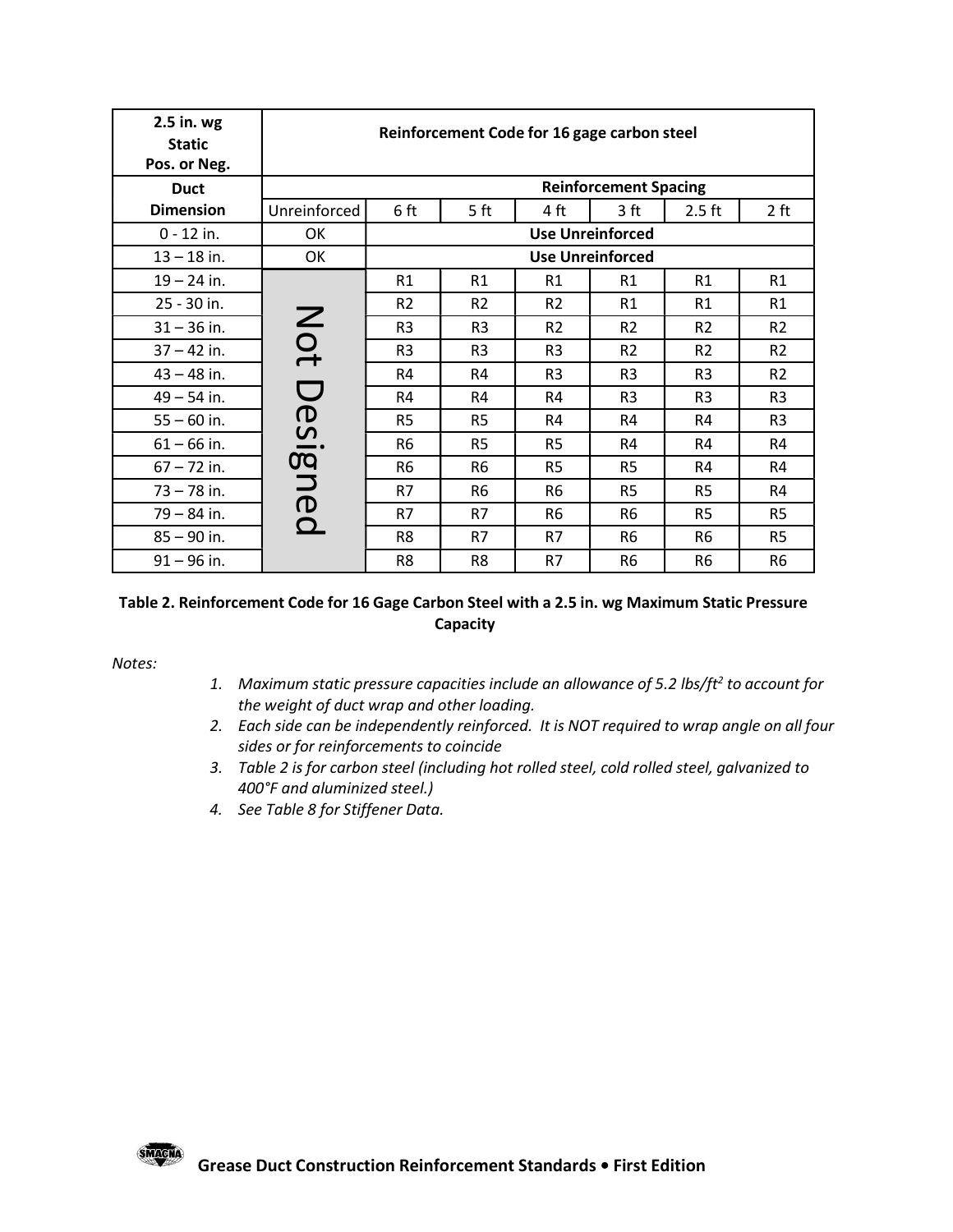### Table 3. Reinforcement Code for 16 Gage Carbon Steel with a 3 in. wg Maximum Static Pressure **Capacity**

- 1. Maximum static pressure capacities include an allowance of 5.2 lbs/ft<sup>2</sup> to account for the weight of duct wrap and other loading.
- 2. Each side can be independently reinforced. It is NOT required to wrap angle on all four sides or for reinforcements to coincide
- 400°F and aluminized steel.)
- 4. See Table 8 for Stiffener Data.

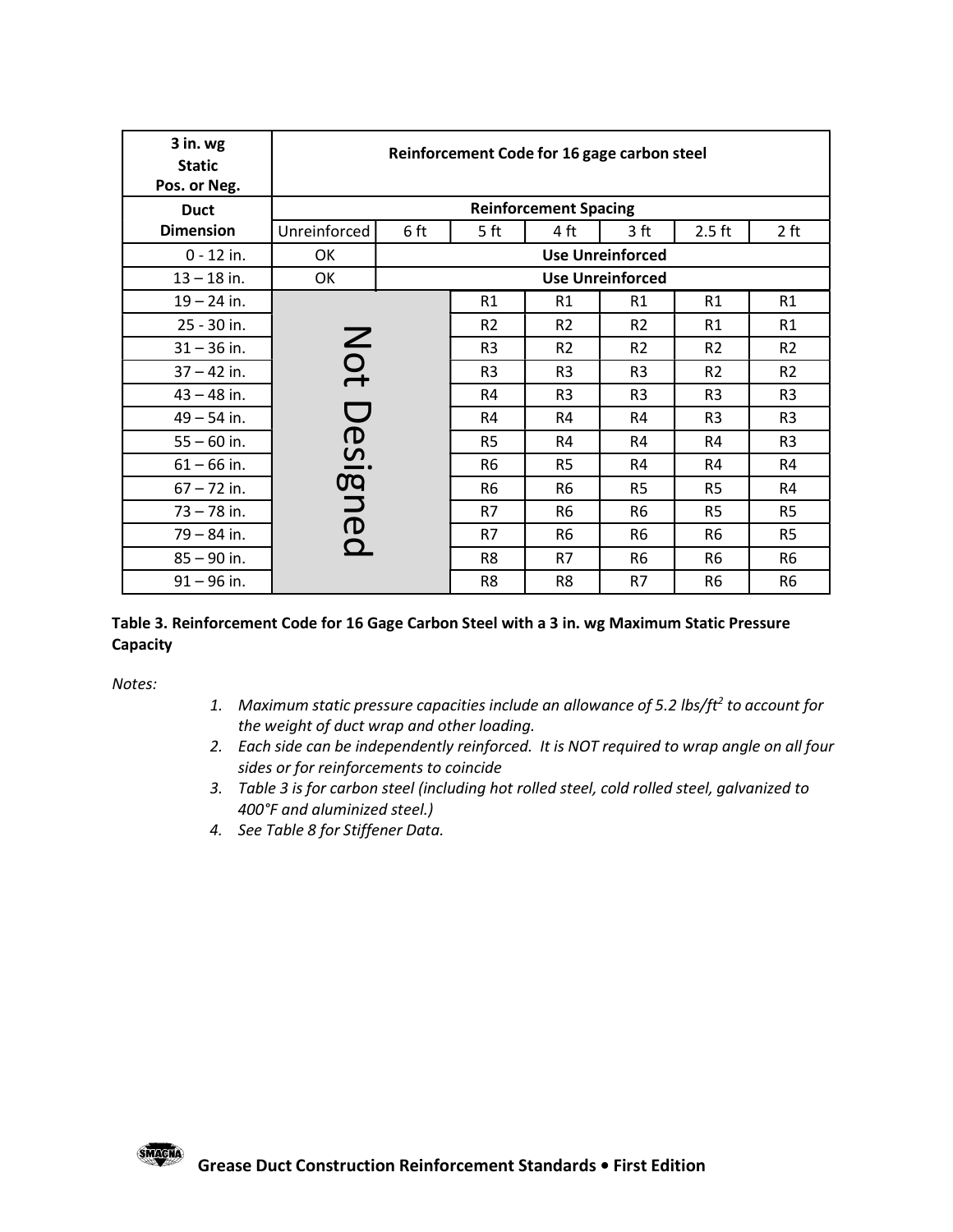| 4 in. wg<br>Reinforcement Code for 16 gage carbon steel<br><b>Static</b><br>Pos. or Neg.<br><b>Reinforcement Spacing</b><br><b>Duct</b><br><b>Dimension</b><br>6 ft<br>$2.5$ ft<br>Unreinforced<br>5 <sub>ft</sub><br>4 ft<br>3 <sup>ft</sup><br>2 ft<br>$0 - 12$ in.<br>Use Unreinforced<br>OK<br>$13 - 18$ in.<br>OK<br>Use Unreinforced<br>R1<br>$19 - 24$ in.<br>R1<br>R1<br>R1<br>25 - 30 in.<br>R2<br>R2<br>R2<br>R1<br>$31 - 36$ in.<br>R2<br>R <sub>3</sub><br>R <sub>2</sub><br>R2<br>Nor Designed<br>$37 - 42$ in.<br>R <sub>3</sub><br>R <sub>3</sub><br>R <sub>3</sub><br>R2<br>$43 - 48$ in.<br>R <sub>3</sub><br>R4<br>R <sub>3</sub><br>R <sub>3</sub><br>$49 - 54$ in.<br>R4<br>R4<br>R4<br>R <sub>3</sub><br>$55 - 60$ in.<br>R4<br>R <sub>5</sub><br>R4<br>R4<br>$61 - 66$ in.<br>R <sub>6</sub><br>R <sub>5</sub><br>R4<br>R4<br>$67 - 72$ in.<br>R <sub>6</sub><br>R <sub>5</sub><br>R <sub>5</sub><br>R <sub>5</sub><br>$73 - 78$ in.<br>R7<br>R <sub>6</sub><br>R <sub>5</sub><br>R <sub>6</sub><br>$79 - 84$ in.<br>R7<br>R <sub>6</sub><br>R <sub>6</sub><br>R <sub>6</sub><br>$85 - 90$ in.<br>R8<br>R7<br>R <sub>6</sub><br>R <sub>6</sub><br>$91 - 96$ in.<br>R7<br>R8<br>R7<br>R <sub>6</sub> |  |  |  |  |
|---------------------------------------------------------------------------------------------------------------------------------------------------------------------------------------------------------------------------------------------------------------------------------------------------------------------------------------------------------------------------------------------------------------------------------------------------------------------------------------------------------------------------------------------------------------------------------------------------------------------------------------------------------------------------------------------------------------------------------------------------------------------------------------------------------------------------------------------------------------------------------------------------------------------------------------------------------------------------------------------------------------------------------------------------------------------------------------------------------------------------------------------------------------------------------------------------------------------------|--|--|--|--|
|                                                                                                                                                                                                                                                                                                                                                                                                                                                                                                                                                                                                                                                                                                                                                                                                                                                                                                                                                                                                                                                                                                                                                                                                                           |  |  |  |  |
|                                                                                                                                                                                                                                                                                                                                                                                                                                                                                                                                                                                                                                                                                                                                                                                                                                                                                                                                                                                                                                                                                                                                                                                                                           |  |  |  |  |
|                                                                                                                                                                                                                                                                                                                                                                                                                                                                                                                                                                                                                                                                                                                                                                                                                                                                                                                                                                                                                                                                                                                                                                                                                           |  |  |  |  |
|                                                                                                                                                                                                                                                                                                                                                                                                                                                                                                                                                                                                                                                                                                                                                                                                                                                                                                                                                                                                                                                                                                                                                                                                                           |  |  |  |  |
|                                                                                                                                                                                                                                                                                                                                                                                                                                                                                                                                                                                                                                                                                                                                                                                                                                                                                                                                                                                                                                                                                                                                                                                                                           |  |  |  |  |
|                                                                                                                                                                                                                                                                                                                                                                                                                                                                                                                                                                                                                                                                                                                                                                                                                                                                                                                                                                                                                                                                                                                                                                                                                           |  |  |  |  |
|                                                                                                                                                                                                                                                                                                                                                                                                                                                                                                                                                                                                                                                                                                                                                                                                                                                                                                                                                                                                                                                                                                                                                                                                                           |  |  |  |  |
|                                                                                                                                                                                                                                                                                                                                                                                                                                                                                                                                                                                                                                                                                                                                                                                                                                                                                                                                                                                                                                                                                                                                                                                                                           |  |  |  |  |
|                                                                                                                                                                                                                                                                                                                                                                                                                                                                                                                                                                                                                                                                                                                                                                                                                                                                                                                                                                                                                                                                                                                                                                                                                           |  |  |  |  |
|                                                                                                                                                                                                                                                                                                                                                                                                                                                                                                                                                                                                                                                                                                                                                                                                                                                                                                                                                                                                                                                                                                                                                                                                                           |  |  |  |  |
|                                                                                                                                                                                                                                                                                                                                                                                                                                                                                                                                                                                                                                                                                                                                                                                                                                                                                                                                                                                                                                                                                                                                                                                                                           |  |  |  |  |
|                                                                                                                                                                                                                                                                                                                                                                                                                                                                                                                                                                                                                                                                                                                                                                                                                                                                                                                                                                                                                                                                                                                                                                                                                           |  |  |  |  |
|                                                                                                                                                                                                                                                                                                                                                                                                                                                                                                                                                                                                                                                                                                                                                                                                                                                                                                                                                                                                                                                                                                                                                                                                                           |  |  |  |  |
|                                                                                                                                                                                                                                                                                                                                                                                                                                                                                                                                                                                                                                                                                                                                                                                                                                                                                                                                                                                                                                                                                                                                                                                                                           |  |  |  |  |
|                                                                                                                                                                                                                                                                                                                                                                                                                                                                                                                                                                                                                                                                                                                                                                                                                                                                                                                                                                                                                                                                                                                                                                                                                           |  |  |  |  |
|                                                                                                                                                                                                                                                                                                                                                                                                                                                                                                                                                                                                                                                                                                                                                                                                                                                                                                                                                                                                                                                                                                                                                                                                                           |  |  |  |  |
|                                                                                                                                                                                                                                                                                                                                                                                                                                                                                                                                                                                                                                                                                                                                                                                                                                                                                                                                                                                                                                                                                                                                                                                                                           |  |  |  |  |
|                                                                                                                                                                                                                                                                                                                                                                                                                                                                                                                                                                                                                                                                                                                                                                                                                                                                                                                                                                                                                                                                                                                                                                                                                           |  |  |  |  |
|                                                                                                                                                                                                                                                                                                                                                                                                                                                                                                                                                                                                                                                                                                                                                                                                                                                                                                                                                                                                                                                                                                                                                                                                                           |  |  |  |  |
|                                                                                                                                                                                                                                                                                                                                                                                                                                                                                                                                                                                                                                                                                                                                                                                                                                                                                                                                                                                                                                                                                                                                                                                                                           |  |  |  |  |
|                                                                                                                                                                                                                                                                                                                                                                                                                                                                                                                                                                                                                                                                                                                                                                                                                                                                                                                                                                                                                                                                                                                                                                                                                           |  |  |  |  |
|                                                                                                                                                                                                                                                                                                                                                                                                                                                                                                                                                                                                                                                                                                                                                                                                                                                                                                                                                                                                                                                                                                                                                                                                                           |  |  |  |  |
|                                                                                                                                                                                                                                                                                                                                                                                                                                                                                                                                                                                                                                                                                                                                                                                                                                                                                                                                                                                                                                                                                                                                                                                                                           |  |  |  |  |
|                                                                                                                                                                                                                                                                                                                                                                                                                                                                                                                                                                                                                                                                                                                                                                                                                                                                                                                                                                                                                                                                                                                                                                                                                           |  |  |  |  |
|                                                                                                                                                                                                                                                                                                                                                                                                                                                                                                                                                                                                                                                                                                                                                                                                                                                                                                                                                                                                                                                                                                                                                                                                                           |  |  |  |  |
|                                                                                                                                                                                                                                                                                                                                                                                                                                                                                                                                                                                                                                                                                                                                                                                                                                                                                                                                                                                                                                                                                                                                                                                                                           |  |  |  |  |
|                                                                                                                                                                                                                                                                                                                                                                                                                                                                                                                                                                                                                                                                                                                                                                                                                                                                                                                                                                                                                                                                                                                                                                                                                           |  |  |  |  |
|                                                                                                                                                                                                                                                                                                                                                                                                                                                                                                                                                                                                                                                                                                                                                                                                                                                                                                                                                                                                                                                                                                                                                                                                                           |  |  |  |  |
|                                                                                                                                                                                                                                                                                                                                                                                                                                                                                                                                                                                                                                                                                                                                                                                                                                                                                                                                                                                                                                                                                                                                                                                                                           |  |  |  |  |
|                                                                                                                                                                                                                                                                                                                                                                                                                                                                                                                                                                                                                                                                                                                                                                                                                                                                                                                                                                                                                                                                                                                                                                                                                           |  |  |  |  |
| Table 4. Reinforcement Code for 16 Gage Carbon Steel with a 4 in. wg Maximum Static Pressure<br>Capacity                                                                                                                                                                                                                                                                                                                                                                                                                                                                                                                                                                                                                                                                                                                                                                                                                                                                                                                                                                                                                                                                                                                  |  |  |  |  |
|                                                                                                                                                                                                                                                                                                                                                                                                                                                                                                                                                                                                                                                                                                                                                                                                                                                                                                                                                                                                                                                                                                                                                                                                                           |  |  |  |  |
| Notes:                                                                                                                                                                                                                                                                                                                                                                                                                                                                                                                                                                                                                                                                                                                                                                                                                                                                                                                                                                                                                                                                                                                                                                                                                    |  |  |  |  |
| 1. Maximum static pressure capacities include an allowance of 5.2 lbs/ft <sup>2</sup> to account for<br>the weight of duct wrap and other loading.                                                                                                                                                                                                                                                                                                                                                                                                                                                                                                                                                                                                                                                                                                                                                                                                                                                                                                                                                                                                                                                                        |  |  |  |  |
| 2. Each side can be independently reinforced. It is NOT required to wrap angle on all four                                                                                                                                                                                                                                                                                                                                                                                                                                                                                                                                                                                                                                                                                                                                                                                                                                                                                                                                                                                                                                                                                                                                |  |  |  |  |
| sides or for reinforcements to coincide                                                                                                                                                                                                                                                                                                                                                                                                                                                                                                                                                                                                                                                                                                                                                                                                                                                                                                                                                                                                                                                                                                                                                                                   |  |  |  |  |
| 3. Table 4 is for carbon steel (including hot rolled steel, cold rolled steel, galvanized to                                                                                                                                                                                                                                                                                                                                                                                                                                                                                                                                                                                                                                                                                                                                                                                                                                                                                                                                                                                                                                                                                                                              |  |  |  |  |
| 400°F and aluminized steel.)                                                                                                                                                                                                                                                                                                                                                                                                                                                                                                                                                                                                                                                                                                                                                                                                                                                                                                                                                                                                                                                                                                                                                                                              |  |  |  |  |
| 4. See Table 8 for Stiffener Data.                                                                                                                                                                                                                                                                                                                                                                                                                                                                                                                                                                                                                                                                                                                                                                                                                                                                                                                                                                                                                                                                                                                                                                                        |  |  |  |  |
|                                                                                                                                                                                                                                                                                                                                                                                                                                                                                                                                                                                                                                                                                                                                                                                                                                                                                                                                                                                                                                                                                                                                                                                                                           |  |  |  |  |

### Table 4. Reinforcement Code for 16 Gage Carbon Steel with a 4 in. wg Maximum Static Pressure **Capacity**

- 1. Maximum static pressure capacities include an allowance of 5.2 lbs/ft<sup>2</sup> to account for the weight of duct wrap and other loading.
- 2. Each side can be independently reinforced. It is NOT required to wrap angle on all four sides or for reinforcements to coincide
- 400°F and aluminized steel.)
- 4. See Table 8 for Stiffener Data.

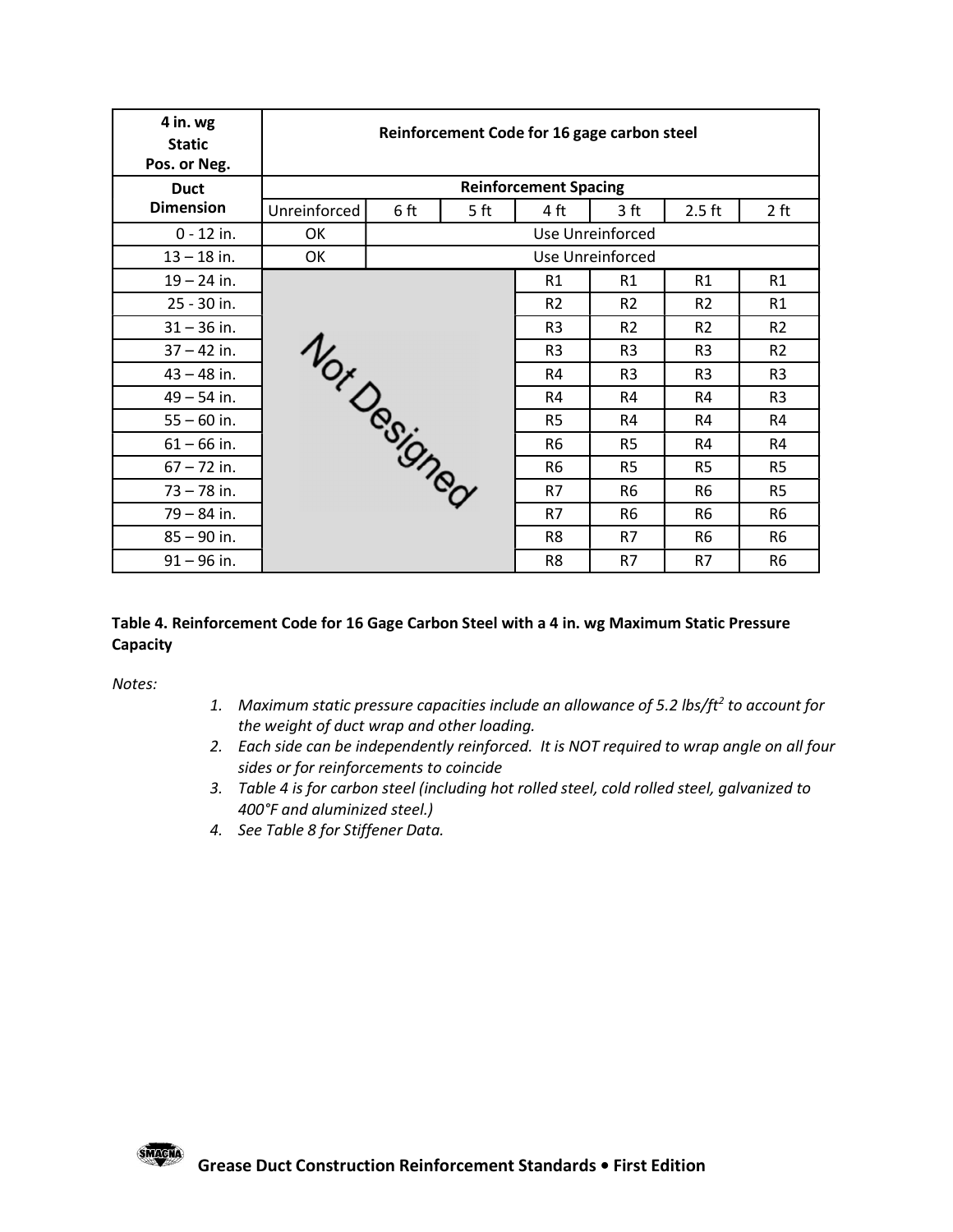| 6 in. wg<br>Reinforcement Code for 16 gage carbon steel<br><b>Static</b><br>Pos. or Neg.<br><b>Reinforcement Spacing</b><br><b>Duct</b><br><b>Dimension</b><br>$2.5$ ft<br>Unreinforced<br>6 ft<br>2 ft<br>5 <sub>ft</sub><br>4 ft<br>3 <sup>ft</sup><br>$0 - 12$ in.<br>Use Unreinforced<br>OK<br>$13 - 18$ in.<br>R1<br>R1<br>R1<br>$19 - 24$ in.<br>R1<br>R1<br>R1<br>25 - 30 in.<br>R2<br>R2<br>R <sub>2</sub><br>Nor Desir<br>$31 - 36$ in.<br>R <sub>3</sub><br>R <sub>3</sub><br>R2<br>$37 - 42$ in.<br>R <sub>3</sub><br>R <sub>3</sub><br>R <sub>3</sub><br>$43 - 48$ in.<br>R <sub>3</sub><br>R4<br>R4<br>$49 - 54$ in.<br>R4<br>R4<br>R4<br>$55 - 60$ in.<br>R <sub>5</sub><br>R4<br>R <sub>5</sub><br><b>JONEO</b><br>$61 - 66$ in.<br>R <sub>6</sub><br>R <sub>5</sub><br>R <sub>5</sub><br>$67 - 72$ in.<br>R <sub>6</sub><br>R <sub>6</sub><br>R <sub>5</sub><br>R7<br>$73 - 78$ in.<br>R <sub>6</sub><br>R <sub>6</sub><br>$79 - 84$ in.<br>R7<br>R7<br>R <sub>6</sub><br>$85 - 90$ in.<br>R <sub>8</sub><br>R7<br>R7<br>$91 - 96$ in.<br>R7<br>R <sub>8</sub><br>R <sub>8</sub> |  |  |  |  |
|--------------------------------------------------------------------------------------------------------------------------------------------------------------------------------------------------------------------------------------------------------------------------------------------------------------------------------------------------------------------------------------------------------------------------------------------------------------------------------------------------------------------------------------------------------------------------------------------------------------------------------------------------------------------------------------------------------------------------------------------------------------------------------------------------------------------------------------------------------------------------------------------------------------------------------------------------------------------------------------------------------------------------------------------------------------------------------------------------|--|--|--|--|
|                                                                                                                                                                                                                                                                                                                                                                                                                                                                                                                                                                                                                                                                                                                                                                                                                                                                                                                                                                                                                                                                                                  |  |  |  |  |
|                                                                                                                                                                                                                                                                                                                                                                                                                                                                                                                                                                                                                                                                                                                                                                                                                                                                                                                                                                                                                                                                                                  |  |  |  |  |
|                                                                                                                                                                                                                                                                                                                                                                                                                                                                                                                                                                                                                                                                                                                                                                                                                                                                                                                                                                                                                                                                                                  |  |  |  |  |
|                                                                                                                                                                                                                                                                                                                                                                                                                                                                                                                                                                                                                                                                                                                                                                                                                                                                                                                                                                                                                                                                                                  |  |  |  |  |
|                                                                                                                                                                                                                                                                                                                                                                                                                                                                                                                                                                                                                                                                                                                                                                                                                                                                                                                                                                                                                                                                                                  |  |  |  |  |
|                                                                                                                                                                                                                                                                                                                                                                                                                                                                                                                                                                                                                                                                                                                                                                                                                                                                                                                                                                                                                                                                                                  |  |  |  |  |
|                                                                                                                                                                                                                                                                                                                                                                                                                                                                                                                                                                                                                                                                                                                                                                                                                                                                                                                                                                                                                                                                                                  |  |  |  |  |
|                                                                                                                                                                                                                                                                                                                                                                                                                                                                                                                                                                                                                                                                                                                                                                                                                                                                                                                                                                                                                                                                                                  |  |  |  |  |
|                                                                                                                                                                                                                                                                                                                                                                                                                                                                                                                                                                                                                                                                                                                                                                                                                                                                                                                                                                                                                                                                                                  |  |  |  |  |
|                                                                                                                                                                                                                                                                                                                                                                                                                                                                                                                                                                                                                                                                                                                                                                                                                                                                                                                                                                                                                                                                                                  |  |  |  |  |
|                                                                                                                                                                                                                                                                                                                                                                                                                                                                                                                                                                                                                                                                                                                                                                                                                                                                                                                                                                                                                                                                                                  |  |  |  |  |
|                                                                                                                                                                                                                                                                                                                                                                                                                                                                                                                                                                                                                                                                                                                                                                                                                                                                                                                                                                                                                                                                                                  |  |  |  |  |
|                                                                                                                                                                                                                                                                                                                                                                                                                                                                                                                                                                                                                                                                                                                                                                                                                                                                                                                                                                                                                                                                                                  |  |  |  |  |
|                                                                                                                                                                                                                                                                                                                                                                                                                                                                                                                                                                                                                                                                                                                                                                                                                                                                                                                                                                                                                                                                                                  |  |  |  |  |
|                                                                                                                                                                                                                                                                                                                                                                                                                                                                                                                                                                                                                                                                                                                                                                                                                                                                                                                                                                                                                                                                                                  |  |  |  |  |
|                                                                                                                                                                                                                                                                                                                                                                                                                                                                                                                                                                                                                                                                                                                                                                                                                                                                                                                                                                                                                                                                                                  |  |  |  |  |
|                                                                                                                                                                                                                                                                                                                                                                                                                                                                                                                                                                                                                                                                                                                                                                                                                                                                                                                                                                                                                                                                                                  |  |  |  |  |
|                                                                                                                                                                                                                                                                                                                                                                                                                                                                                                                                                                                                                                                                                                                                                                                                                                                                                                                                                                                                                                                                                                  |  |  |  |  |
|                                                                                                                                                                                                                                                                                                                                                                                                                                                                                                                                                                                                                                                                                                                                                                                                                                                                                                                                                                                                                                                                                                  |  |  |  |  |
|                                                                                                                                                                                                                                                                                                                                                                                                                                                                                                                                                                                                                                                                                                                                                                                                                                                                                                                                                                                                                                                                                                  |  |  |  |  |
|                                                                                                                                                                                                                                                                                                                                                                                                                                                                                                                                                                                                                                                                                                                                                                                                                                                                                                                                                                                                                                                                                                  |  |  |  |  |
|                                                                                                                                                                                                                                                                                                                                                                                                                                                                                                                                                                                                                                                                                                                                                                                                                                                                                                                                                                                                                                                                                                  |  |  |  |  |
|                                                                                                                                                                                                                                                                                                                                                                                                                                                                                                                                                                                                                                                                                                                                                                                                                                                                                                                                                                                                                                                                                                  |  |  |  |  |
|                                                                                                                                                                                                                                                                                                                                                                                                                                                                                                                                                                                                                                                                                                                                                                                                                                                                                                                                                                                                                                                                                                  |  |  |  |  |
| Table 5. Reinforcement Code for 16 Gage Carbon Steel with a 6 in. wg Maximum Static Pressure                                                                                                                                                                                                                                                                                                                                                                                                                                                                                                                                                                                                                                                                                                                                                                                                                                                                                                                                                                                                     |  |  |  |  |
|                                                                                                                                                                                                                                                                                                                                                                                                                                                                                                                                                                                                                                                                                                                                                                                                                                                                                                                                                                                                                                                                                                  |  |  |  |  |
| Capacity                                                                                                                                                                                                                                                                                                                                                                                                                                                                                                                                                                                                                                                                                                                                                                                                                                                                                                                                                                                                                                                                                         |  |  |  |  |
| Notes:                                                                                                                                                                                                                                                                                                                                                                                                                                                                                                                                                                                                                                                                                                                                                                                                                                                                                                                                                                                                                                                                                           |  |  |  |  |
| 1. Maximum static pressure capacities include an allowance of 5.2 lbs/ft <sup>2</sup> to account for                                                                                                                                                                                                                                                                                                                                                                                                                                                                                                                                                                                                                                                                                                                                                                                                                                                                                                                                                                                             |  |  |  |  |
| the weight of duct wrap and other loading.<br>2. Each side can be independently reinforced. It is NOT required to wrap angle on all four                                                                                                                                                                                                                                                                                                                                                                                                                                                                                                                                                                                                                                                                                                                                                                                                                                                                                                                                                         |  |  |  |  |
| sides or for reinforcements to coincide                                                                                                                                                                                                                                                                                                                                                                                                                                                                                                                                                                                                                                                                                                                                                                                                                                                                                                                                                                                                                                                          |  |  |  |  |
| 3. Table 5 is for carbon steel (including hot rolled steel, cold rolled steel, galvanized to                                                                                                                                                                                                                                                                                                                                                                                                                                                                                                                                                                                                                                                                                                                                                                                                                                                                                                                                                                                                     |  |  |  |  |
| 400°F and aluminized steel.)                                                                                                                                                                                                                                                                                                                                                                                                                                                                                                                                                                                                                                                                                                                                                                                                                                                                                                                                                                                                                                                                     |  |  |  |  |
| 4. See Table 8 for Stiffener Data.                                                                                                                                                                                                                                                                                                                                                                                                                                                                                                                                                                                                                                                                                                                                                                                                                                                                                                                                                                                                                                                               |  |  |  |  |
|                                                                                                                                                                                                                                                                                                                                                                                                                                                                                                                                                                                                                                                                                                                                                                                                                                                                                                                                                                                                                                                                                                  |  |  |  |  |
|                                                                                                                                                                                                                                                                                                                                                                                                                                                                                                                                                                                                                                                                                                                                                                                                                                                                                                                                                                                                                                                                                                  |  |  |  |  |
|                                                                                                                                                                                                                                                                                                                                                                                                                                                                                                                                                                                                                                                                                                                                                                                                                                                                                                                                                                                                                                                                                                  |  |  |  |  |

- 1. Maximum static pressure capacities include an allowance of 5.2 lbs/ft<sup>2</sup> to account for the weight of duct wrap and other loading.
- 2. Each side can be independently reinforced. It is NOT required to wrap angle on all four sides or for reinforcements to coincide
- 400°F and aluminized steel.)
- 

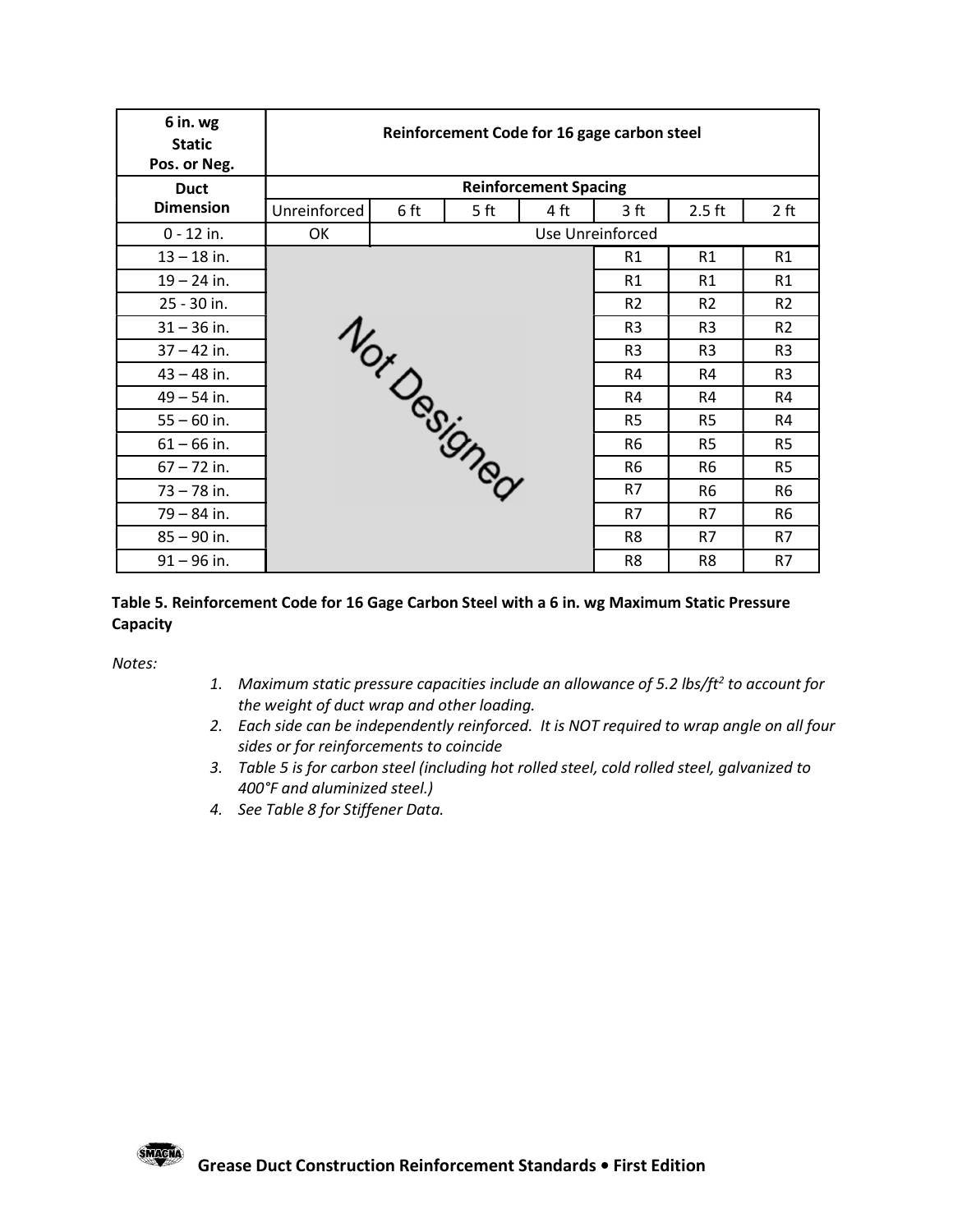| 8 in. wg                    |              |                         | Reinforcement Code for 16 gage carbon steel |                |                |
|-----------------------------|--------------|-------------------------|---------------------------------------------|----------------|----------------|
| <b>Static</b>               |              |                         |                                             |                |                |
| Pos. or Neg.<br><b>Duct</b> |              |                         | <b>Reinforcement Spacing</b>                |                |                |
| <b>Dimension</b>            | Unreinforced | 6 ft<br>5 <sub>ft</sub> | 4 ft<br>3 <sub>ft</sub>                     | $2.5$ ft       | 2 ft           |
| $0 - 12$ in.                | OK           |                         | Use Unreinforced                            |                |                |
| $13 - 18$ in.               |              |                         |                                             | R1             | R1             |
| $19 - 24$ in.               |              |                         |                                             | R <sub>2</sub> | R1             |
| 25 - 30 in.                 |              |                         |                                             | R <sub>2</sub> | R2             |
| $31 - 36$ in.               |              |                         |                                             | R <sub>3</sub> | R <sub>3</sub> |
| $37 - 42$ in.               |              | Nor Designed            |                                             | R <sub>3</sub> | R <sub>3</sub> |
| $43 - 48$ in.               |              |                         |                                             | R4             | R4             |
| $49 - 54$ in.               |              |                         |                                             | R4             | R4             |
| $55 - 60$ in.               |              |                         |                                             | R <sub>5</sub> | R <sub>5</sub> |
| $61 - 66$ in.               |              |                         |                                             | R <sub>6</sub> | R <sub>5</sub> |
| $67 - 72$ in.               |              |                         |                                             | R <sub>6</sub> | R <sub>6</sub> |
| $73 - 78$ in.               |              |                         |                                             | R7             | R <sub>6</sub> |
| $79 - 84$ in.               |              |                         |                                             | R8             | R7             |
| $85 - 90$ in.               |              |                         |                                             | R8             | R7             |
| $91 - 96$ in.               |              |                         |                                             | R <sub>8</sub> | R <sub>8</sub> |

### Table 6. Reinforcement Code for 16 Gage Carbon Steel with a 8 in. wg Maximum Static Pressure **Capacity**

- 1. Maximum static pressure capacities include an allowance of 5.2 lbs/ft<sup>2</sup> to account for the weight of duct wrap and other loading.
- 2. Each side can be independently reinforced. It is NOT required to wrap angle on all four sides or for reinforcements to coincide
- 400°F and aluminized steel.)
- 4. See Table 8 for Stiffener Data.

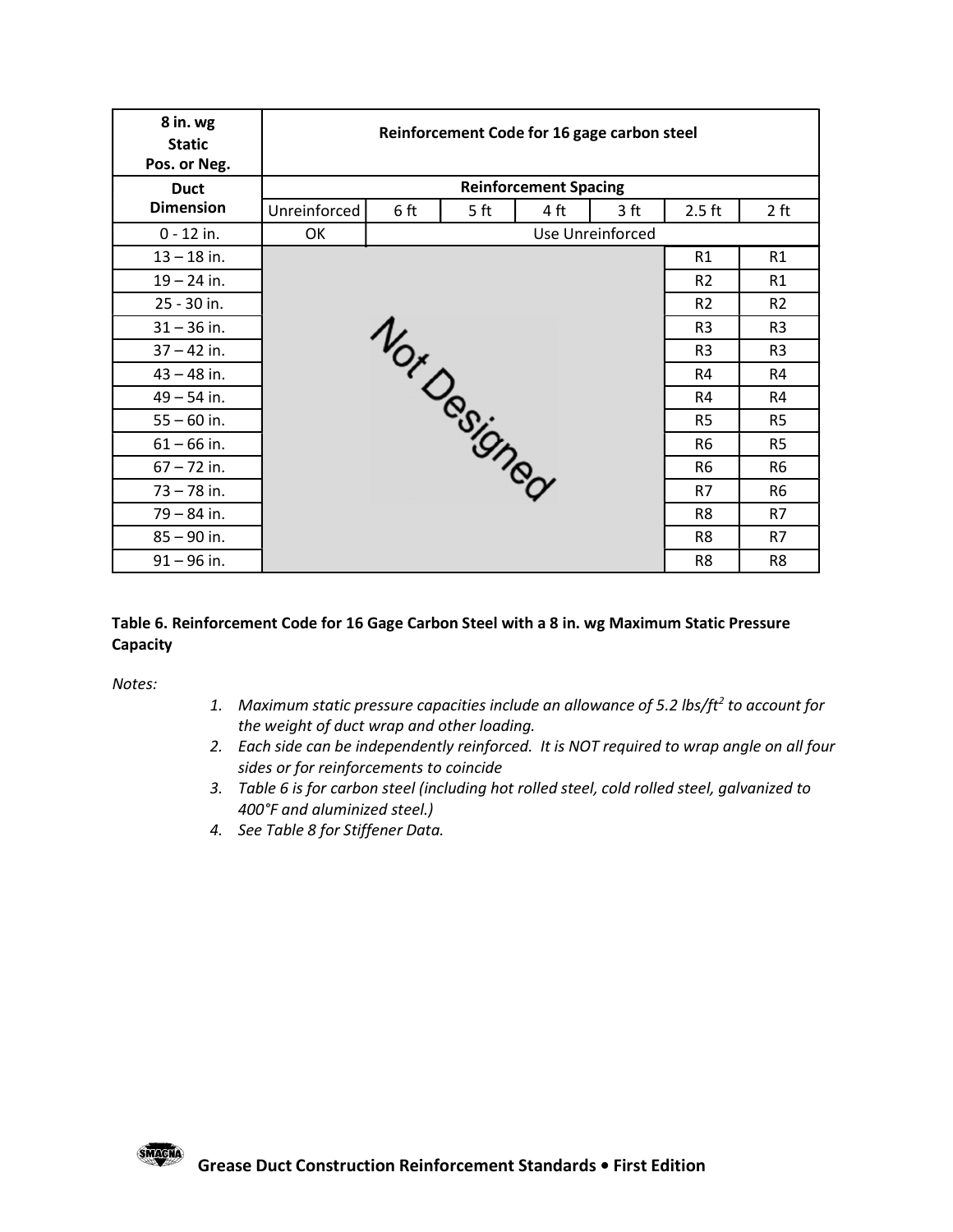| 10 in. wg                      |              |      |      | Reinforcement Code for 16 gage carbon steel                                                          |                                  |
|--------------------------------|--------------|------|------|------------------------------------------------------------------------------------------------------|----------------------------------|
| <b>Static</b><br>Pos. or Neg.  |              |      |      |                                                                                                      |                                  |
| <b>Duct</b>                    |              |      |      | <b>Reinforcement Spacing</b>                                                                         |                                  |
| <b>Dimension</b>               | Unreinforced | 6 ft | 5 ft | 4 ft<br>3 <sub>ft</sub>                                                                              | $2.5$ ft<br>2 ft                 |
| $0 - 12$ in.                   | OK           |      |      | Use Unreinforced                                                                                     |                                  |
| $13 - 18$ in.                  |              |      |      |                                                                                                      | R1                               |
| $19 - 24$ in.                  |              |      |      |                                                                                                      | R2                               |
| 25 - 30 in.                    |              |      |      | <b>1</b> Ortography                                                                                  | R2                               |
| $31 - 36$ in.                  |              |      |      |                                                                                                      | R <sub>3</sub>                   |
| $37 - 42$ in.                  |              |      |      |                                                                                                      | R <sub>3</sub>                   |
| $43 - 48$ in.                  |              |      |      |                                                                                                      | R4                               |
| $49 - 54$ in.                  |              |      |      |                                                                                                      | R4                               |
| $55 - 60$ in.<br>$61 - 66$ in. |              |      |      |                                                                                                      | R <sub>5</sub><br>R <sub>6</sub> |
| $67 - 72$ in.                  |              |      |      |                                                                                                      | R <sub>6</sub>                   |
| $73 - 78$ in.                  |              |      |      |                                                                                                      | R7                               |
| $79 - 84$ in.                  |              |      |      |                                                                                                      | R7                               |
| $85 - 90$ in.                  |              |      |      |                                                                                                      | R8                               |
| $91 - 96$ in.                  |              |      |      |                                                                                                      | R8                               |
|                                |              |      |      |                                                                                                      |                                  |
|                                |              |      |      | Table 7. Reinforcement Code for 16 Gage Carbon Steel with a 10 in. wg Maximum Static Pressure        |                                  |
|                                |              |      |      |                                                                                                      |                                  |
| Capacity                       |              |      |      |                                                                                                      |                                  |
| Notes:                         |              |      |      | 1. Maximum static pressure capacities include an allowance of 5.2 lbs/ft <sup>2</sup> to account for |                                  |

### Table 7. Reinforcement Code for 16 Gage Carbon Steel with a 10 in. wg Maximum Static Pressure Capacity

- 1. Maximum static pressure capacities include an allowance of 5.2 lbs/ft<sup>2</sup> to account for the weight of duct wrap and other loading.
- 2. Each side can be independently reinforced. It is NOT required to wrap angle on all four sides or for reinforcements to coincide
- 3. Table 7 is for carbon steel (including hot rolled steel, cold rolled steel, galvanized to 400°F and aluminized steel.)
- 4. See Table 8 for Stiffener Data.

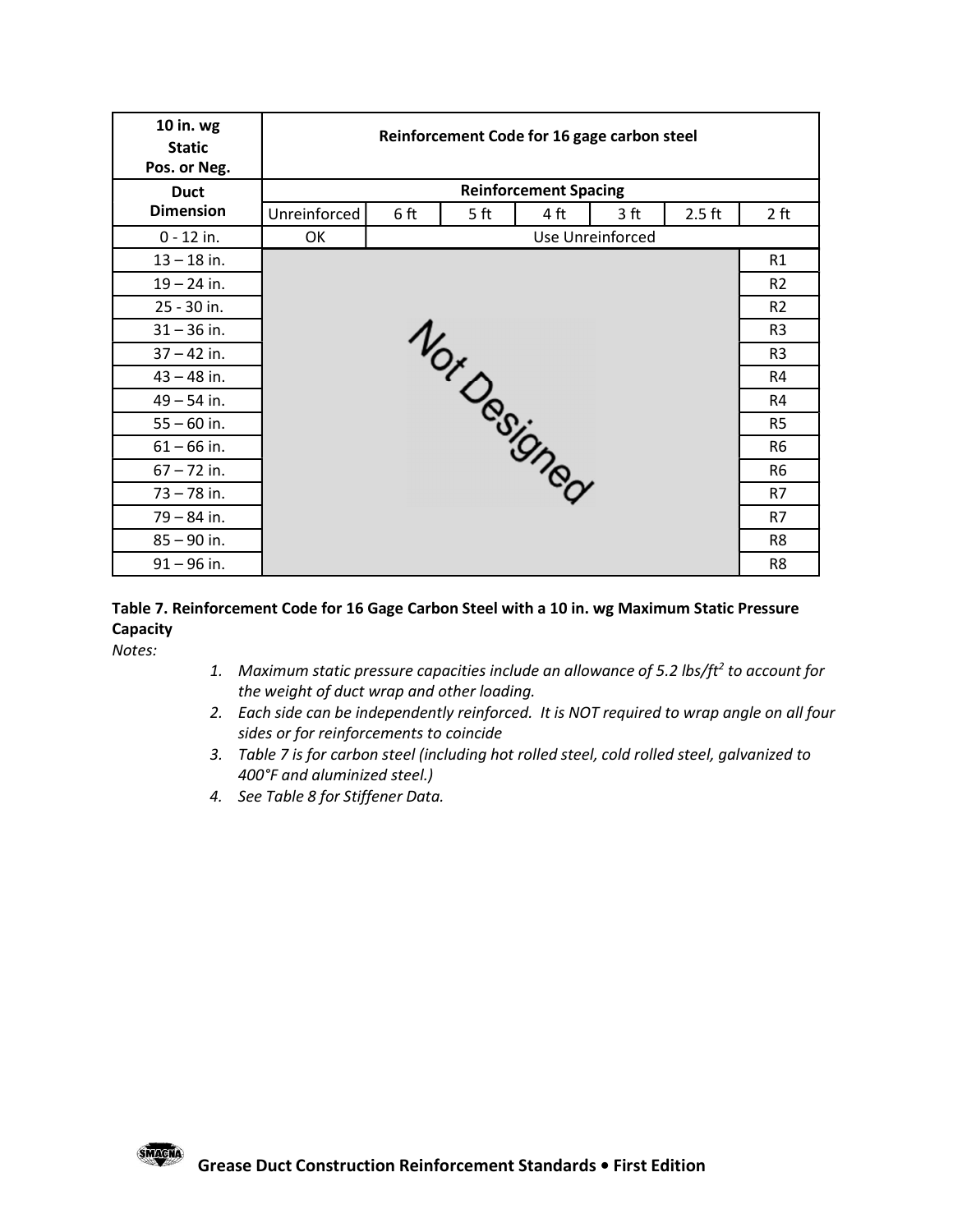## :TURAL GR CS – 36 ksi<br>-D – Stiffener Data

|         | (Min) | (Min)  | Stiffener.<br>Size                                                     | Stiffener<br><b>Description</b> | Weight,<br>lb/ft | S, in <sup>3</sup> | I, in.4       |
|---------|-------|--------|------------------------------------------------------------------------|---------------------------------|------------------|--------------------|---------------|
| $R - I$ | 0.031 | 0.022  | $1 \times 1 \times 16$                                                 | Angle                           | 0.80             | 0.031              | 0.022         |
|         |       |        | $1 \times 1 \times \frac{1}{2}$                                        | Anzle                           | 1.16             | 0.044              | 0.030         |
|         |       |        | $1 \times 1 \times 14$                                                 | Angle                           | 1.49             | 0.056              | 0.037         |
|         |       |        | $1 \times 11 \times 11$                                                | Channel                         | 0.68             | 0.048              | 0.024         |
|         |       |        | $1 \times Y_2 \times Y_8$                                              | Channel                         | 0.82             | 0.063              | 0.031         |
|         |       |        | $1 \times Y_4$                                                         | Bar                             | 0.85             | 0.042              | 0.021         |
|         |       |        | $1 \times \frac{5}{10}$                                                | Bar                             | 1.06             | 0.052              | 0026          |
|         |       |        | $1 \times \frac{3}{6}$                                                 | Bar                             | 1.28             | 0.062              | 0.031         |
| $R-2$   | 0.072 | 0.060  | $1\frac{1}{2} \times 1\frac{1}{2} \times \frac{1}{8}$                  | Angle                           | 1.23             | 0.072              | 0.078         |
|         |       |        | $1\frac{3}{4}\times1\frac{3}{4}\times\frac{1}{8}$                      | Angle                           | 1.44             | 0.099              | 0.126         |
|         |       |        | $1\frac{1}{2} \times 1\frac{1}{2} \times \frac{1}{16}$                 | Anzle                           | 1.80             | 0.104              | 0.110         |
|         |       |        | $1\frac{1}{4} \times 2 \times 16$                                      | Channel                         | 1.01             | 0.096              | 0.060         |
| $R-3$   | 0.131 | 0.139  | $1\frac{1}{2} \times 1\frac{1}{2} \times \frac{1}{4}$                  | Angle                           | 2.34             | 0.134              | 0.139         |
|         |       |        | $2 \times 2 \times 36$                                                 | Angle                           | 1.65             | 0.131              | 0.190         |
|         |       |        | $2 \times$ $\frac{1}{4}$                                               | Bar                             | 1.70             | 0.167              | 0.167         |
| $R-4$   | 0.190 | 0272   | $2 \times 2 \times 7$                                                  | Angle                           | 2.44             | 0.190              | 0272          |
|         |       |        | $2 \times 2 \times 14$                                                 | Angle                           | 3.19             | 0.247              | 0348          |
|         |       |        | $2 \times 2 \times 5/6$                                                |                                 |                  |                    |               |
| $R-5$   | 0.300 | 0.416  | $2 \times 2 \times \frac{3}{8}$                                        | Angle                           | 3.92             | 0.300              | 0.416         |
|         |       |        |                                                                        | Anzle                           | 4.70             | 0.351              | 0.479         |
|         |       |        | $25 \times 2\sqrt{2} \times \sqrt[3]{6}$                               | Angle                           | 3.07             | 0.303              | 0547          |
|         |       |        | $3 \times Y_4$                                                         | Bar                             | 2.55             | 0.375              | 0.563         |
| R-6     | 0.394 | 0.703  | $2\frac{y}{2} \times 2\frac{y}{2} \times \frac{6}{10}$                 | Angle                           | 5.00             | 0.482              | 0.849         |
|         |       |        | $2\frac{11}{2} \times 2\frac{11}{2} \times \frac{11}{4}$               | Angle                           | 4.10             | 0.394              | 0.703         |
|         |       |        | $3 \times 3 \times \frac{1}{2}$                                        | Angle                           | 3.71             | 0.441              | 0.962         |
|         |       |        | $3 \times \%$                                                          | Bar                             | 3.19             | 0.469              | 0.703         |
|         |       |        | $3 \times 56$                                                          | Bar                             | 3.83             | 0.563              | 0.844         |
| $R-7$   | 0.566 | 0.984  | $2\frac{1}{2}\times2\frac{1}{2}\times\frac{1}{2}$                      | Angle                           | 7.70             | 0.724              | 1230          |
|         |       |        | $2\frac{1}{2}\times2\frac{1}{2}\times\frac{3}{4}$                      | Angle                           | 5.90             | 0.566              | 0.984         |
|         |       |        | $3 \times 3 \times 14$                                                 | Anzle                           | 4.90             | 0.577              | 1240          |
|         |       |        | $3 \times 3 \times 5/4$                                                | Angle                           | 6.10             | 0.767              | 1510          |
|         |       |        | $4 \times$ $\frac{1}{4}$                                               | Bar                             | 3.40             | 0.667              | 1330          |
| $R - 8$ | 0.755 | 1.530  | $3 \times 2 \times \frac{1}{8}$                                        | Angle                           | 5.90             | 0.781              | 1.530         |
|         |       |        | $3 \times 2\frac{1}{2} \times \frac{1}{8}$                             | Angle                           | 6.60             | 0.810              | 1,660         |
|         |       |        | $3\frac{1}{2}\times2\frac{1}{2}\times\frac{1}{4}$                      | Angle                           | 4.90             | 0.755              | 1.800         |
|         |       |        | 3% × 2% × %                                                            | Angle                           | 6.10             | 0.927              | 2.190         |
|         |       |        | $3\frac{11}{2} \times 3 \times 14$                                     | Angle                           | 5.40             | 0.776              | 1.910         |
|         |       |        | $3\frac{1}{2}\times3\times\frac{1}{2}$                                 | Angle                           | 6.60             | 0.954              | 2330          |
|         |       |        | $4 \times 3 \times 14$                                                 | Angle                           | 5.80             | 1.000              | 2.770         |
|         |       |        | $4 \times 3\frac{1}{2} \times \frac{1}{4}$                             | Angle                           | 6.20             | 1.030              | 2910          |
|         |       |        | $3 \times 3 \times 34$                                                 | Anzle                           | 7.20             | 0.833              | 1.760         |
|         |       |        | $3\frac{1}{2}\times3\frac{y}{2}\times\frac{y}{4}$                      | Angle                           | 5.80             | 0.794              | 2010          |
|         |       |        | $3\frac{11}{2} \times 3\frac{1}{2} \times \frac{5}{16}$                | Anzle                           | 7.20             | 0.976              | 2.450         |
|         |       |        | $4 \times 76$                                                          | Bar                             | 5:10             | 1,000              | 2,000         |
| R9      | 1.050 | 2.2.20 | $4 \times 4 \times 14$                                                 | Anglo                           | 6.60             | 1.050              | 3,040         |
|         |       |        | $3 \times 3 \times 16$                                                 | Angle                           | 9.40             | 1.070              | 2220          |
|         |       |        | $3\frac{1}{2}\times2\frac{1}{2}\times\frac{1}{2}$                      | Angle                           | 7.20             | 1.090              | 2560          |
|         |       |        | $3\frac{1}{2} \times 3 \times \frac{1}{8}$                             | Anzle                           | 7.90             | 1.130              | 2.720         |
|         |       |        | $3\frac{1}{2} \times 3\frac{1}{2} \times \frac{3}{2}$                  | Angle                           | 8.50             | 1,150              | 2870          |
|         |       |        |                                                                        |                                 |                  |                    |               |
|         |       |        |                                                                        |                                 |                  |                    |               |
|         |       |        | $4 \times 3 \times 5/18$<br>$4 \times 3\frac{1}{2} \times \frac{1}{2}$ | Angle<br>Anglo                  | 7.20<br>7.70     | 1,230<br>1,260     | 3,380<br>3560 |

Table 8. Stiffener Data for Structural GR CS-36ksi

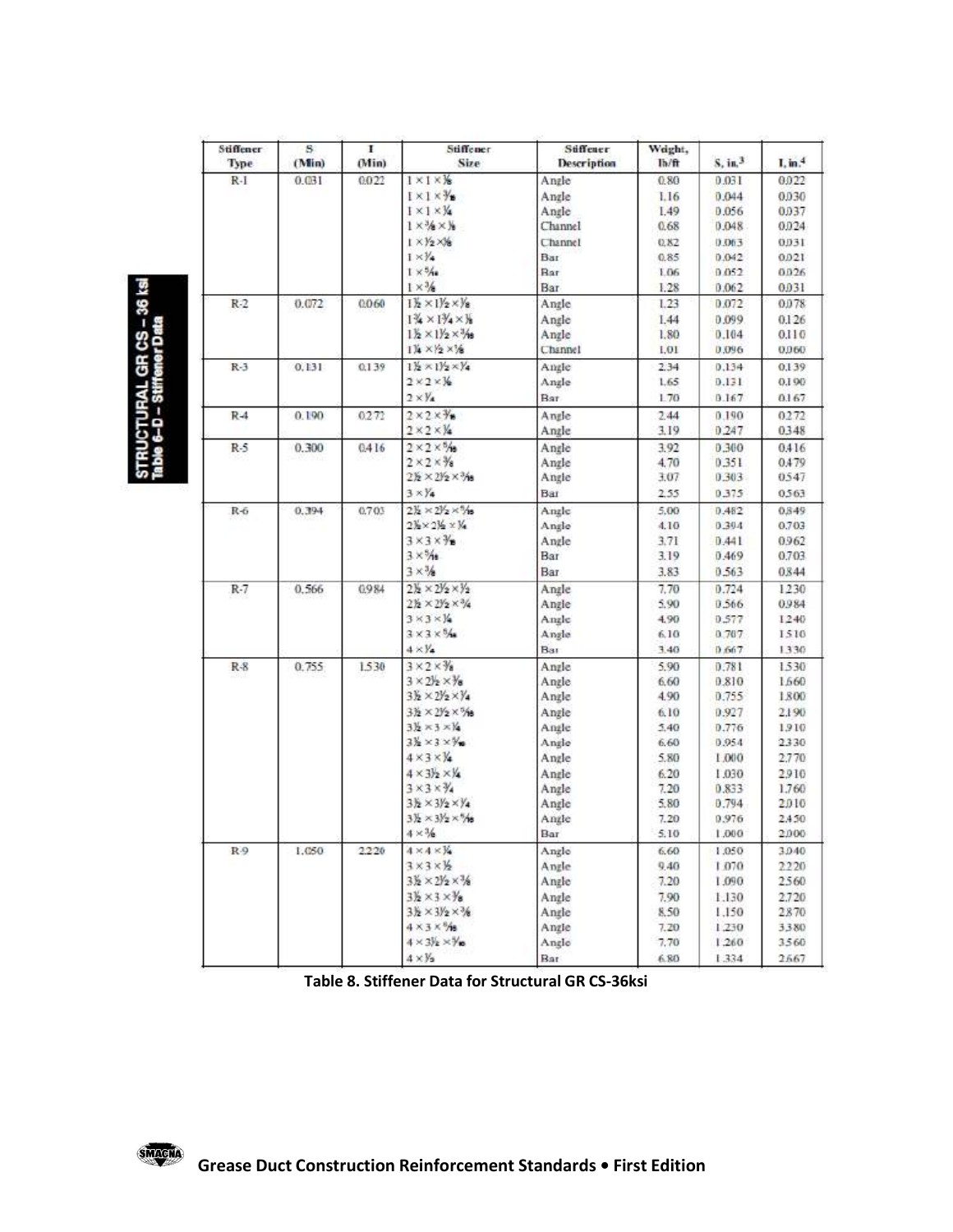Reinforcement Stiffeners are attached using a 2-inch weld on 8-inch alternating heel – toe







Figure 2 Fixed Reinforcement Stiffeners (Back to Back - Heel Down)

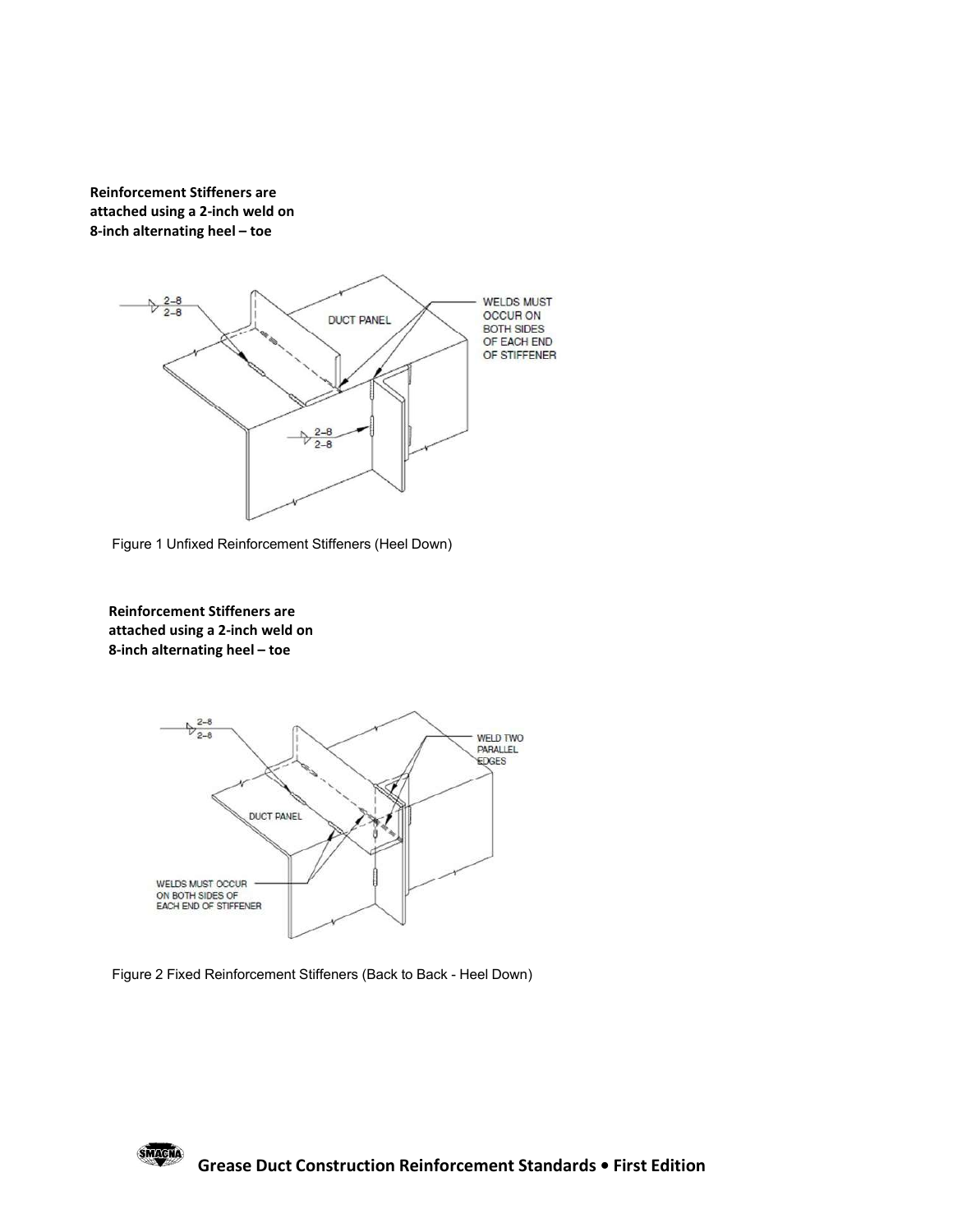Reinforcement Stiffeners are attached using a 2-inch weld on 8-inch alternating heel – toe



Figure 3 Fixed Reinforcement Stiffeners (Framed - Heel Down)





Figure 4 Fixed Reinforcement Stiffeners (Back to Back - Heel Down)